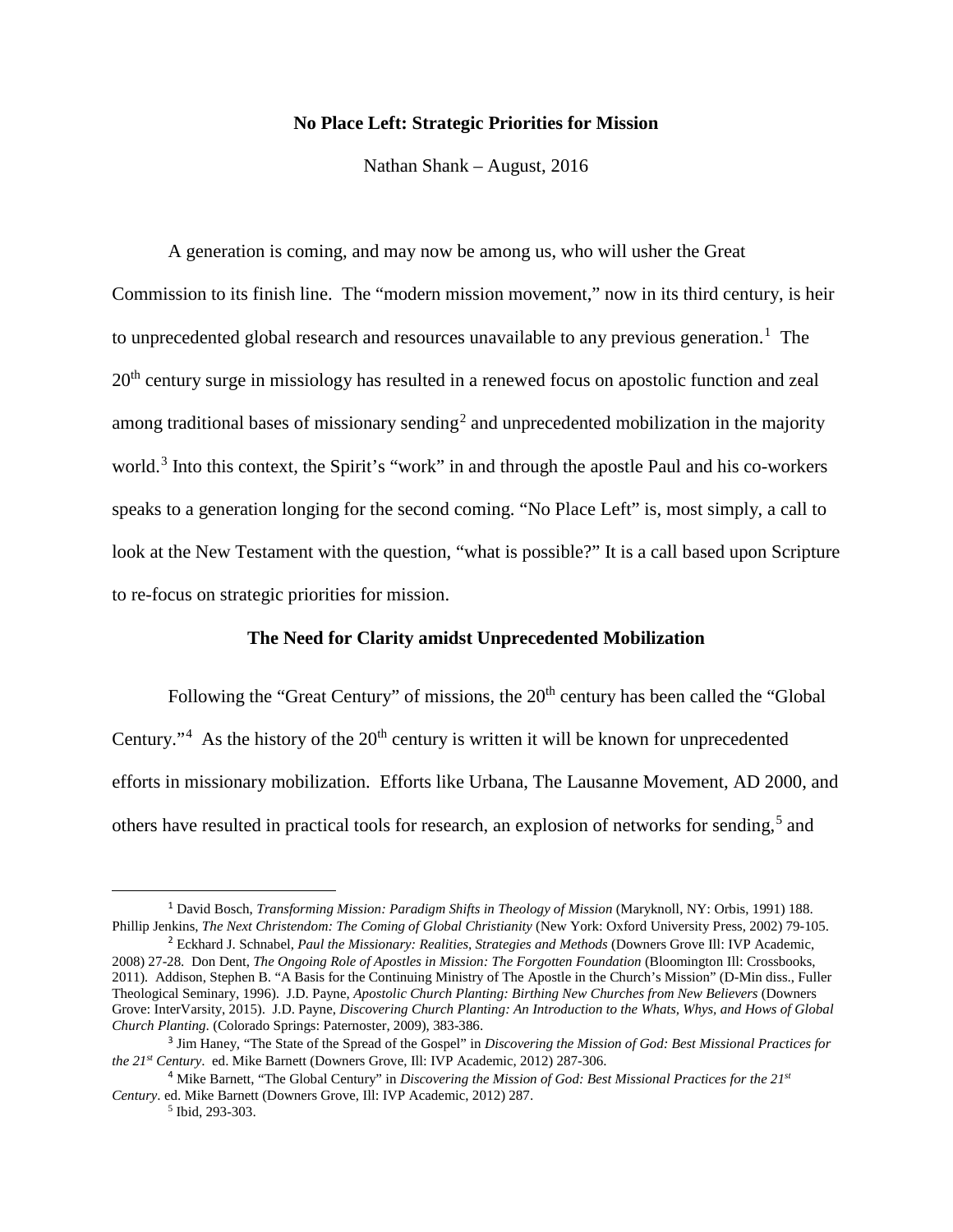the development of hundreds of world evangelization strategies."[6](#page-1-0) Today, previous mission targets are becoming  $21^{st}$  century sending bases.<sup>[7](#page-1-1)</sup> The  $21^{st}$  century carries compounded potential as the "majority world" takes up mission among Unreached People Groups. As ranks of the global mission force swell, biblical priorities and finish line metrics of pioneering mission must be constantly clarified. At the same time, there has been increasing ambiguity among traditional sending bases as to what truly constitutes "mission."

## **The Need for Clarity amidst Sending Base Confusion**

For historic sending bases in the West, elements of mission—people group engagement, cross-cultural proclamation, and pioneer church planting—have sometimes conflicted with the inherited ministry patterns of a majority-Christian context. In traditional Christian contexts misunderstandings abound regarding the unique function of the pioneering missionary within the broader mission of the church.

Patrick Johnstone lamented, "To many today, mission means little more than the general work of the Church in the world to alleviate social ills but with the evangelistic or missionary sending component ignored or despised."<sup>[8](#page-1-2)</sup> Issues like social justice and cultural transformation carry potential for confusing the foundation-laying role of missions with the ongoing role of the local church as a change agent within its society. The distinct nature of pioneer missions is in danger of being swallowed up in the broader *missio dei* of the Church.<sup>[9](#page-1-3)</sup>

<span id="page-1-0"></span><sup>6</sup> Stan Guthrie, *Missions in the Third Millennium: 21 Key Trends for the 21st Century* (Milton Keynes, UK: Paternoster Press, 2000) 67.

<span id="page-1-1"></span><sup>7</sup> John Stott, Making Christ *Known: Historic Mission Documents from the Lausanne Movement 1974-1989* (Carlisle, CA: Paternoster, 1996) 34.

<sup>8</sup> Patrick Johnstone, *The Church Is Bigger Than You Think* (Fearn, UK: Christian Focus Publications/WEC, 1998) 35.

<span id="page-1-3"></span><span id="page-1-2"></span><sup>9</sup> David J. Hesselgrave, *Paradigms in Conflict: 10 Key Questions in Christian Missions Today* (Grand Rapids: Kregel Academic, 2005) 317-330.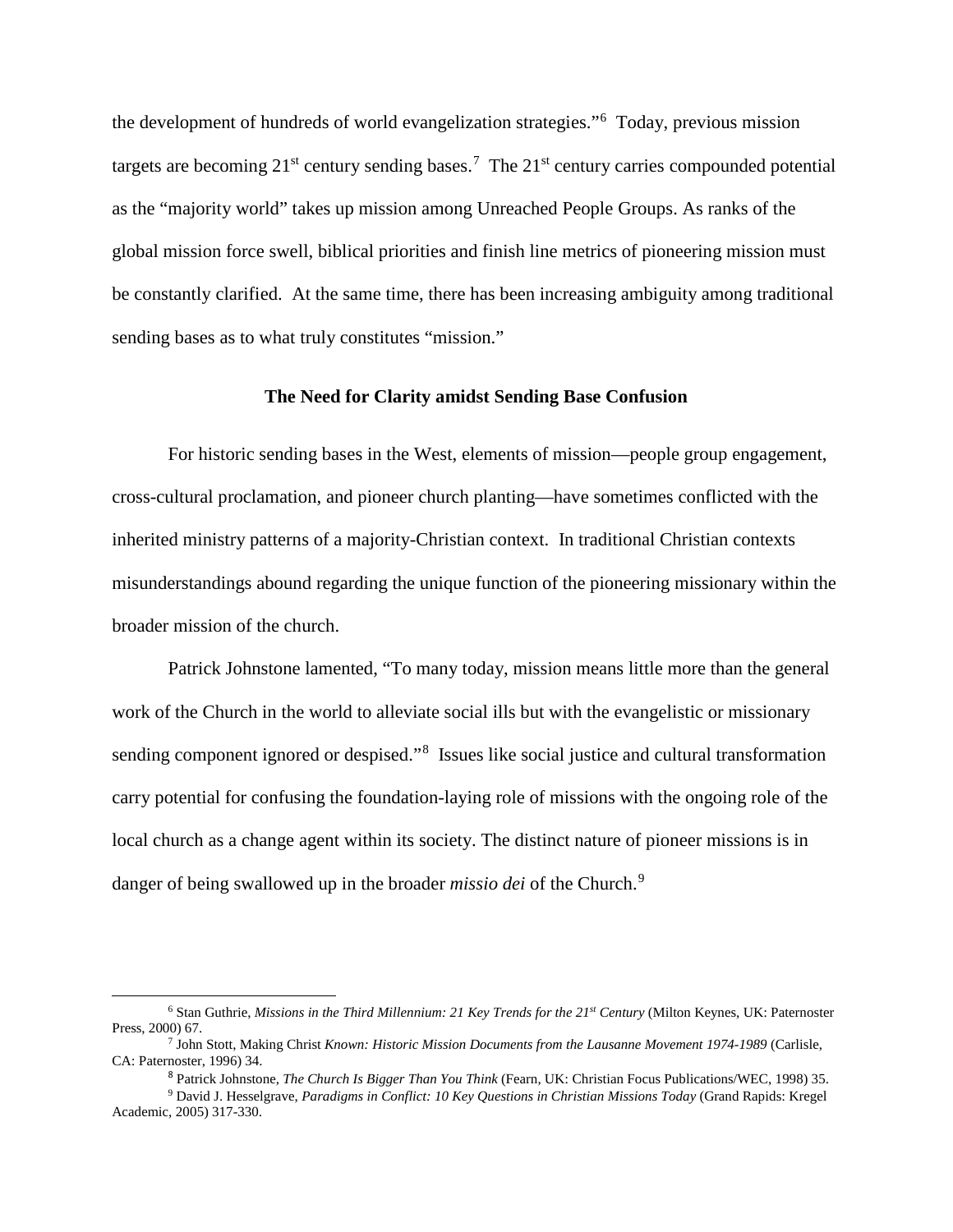Amidst unprecedented mobilization, and sending base confusion, where does the  $21<sup>st</sup>$ 

century missionary find direction for his or her role? How do we define strategic priority in

pioneer contexts? Finally, does the scripture provide finish line metrics for mission work? We

must return to the first century to ask these questions of the Scriptures.<sup>10</sup>

# **"No Place Left" for Paul to Work**

Imagine a great artist, even as the paint dries, reflecting on his masterpiece. Imagine the

artist, knowing it would be preserved for posterity, detailing the process and priorities that led

him to the finished work. Surely, artists of later centuries would treasure the summary as a

foundation for their craft. In Romans, the Holy Spirit ensured such a record exists for mission.

*I have written to you quite boldly on some points, as if to remind you of them again, because of the grace God gave me (16) to be a minister of Christ Jesus to the Gentiles with the priestly duty of proclaiming the gospel of God, so that the Gentiles might become an offering acceptable to God, sanctified by the Holy Spirit. (17) Therefore I glory in Christ Jesus in my service to God. (18) I will not venture to speak of anything except what Christ has accomplished through me in leading the Gentiles to obey God by what I have said and done—(19) by the power of signs and miracles, through the power of the Spirit. So from Jerusalem all the way around to Illyricum, I have fully proclaimed the gospel of Christ. (20) It has always been my ambition to preach the gospel where Christ was not known, so that I would not be building on someone else's foundation. (21) Rather, as it is written: Those who were not told about him will see, and those who have not heard will understand." (22) This is why I have often been hindered in coming to you. (23) But now that there is no more place for me to work in these regions, and since I have been longing for many years to see you , (24) I plan to do so when I go to Spain.* Romans 15:15 – 23.

Romans 15:15-23 is a  $1<sup>st</sup>$  person account of the Holy Spirit's leadership in the work

fulfilled through Paul's missionary journeys (Acts  $13-20$ ).<sup>11</sup> Based on Holy Spirit initiative (v.

<span id="page-2-0"></span><sup>10</sup> Timothy and Denise George. *Baptist Covenants, Confessions and Catechisms* (Nashville: Broadman and Holman, 1999) "The Orthodox Creed (1679)" 120. "The New Hampshire Confession (1833)" 131. "The Baptist Faith and Message (1963)" 139. "Sola-scriptura" has been particularly defended and developed within the Baptist confessional tradition for dependence on scripture for "faith and practice."

<span id="page-2-1"></span><sup>11</sup> P.T. O'Brien, *Gospel and Mission in the Writing of Paul* (Grand Rapids: Baker, 1995) 29. O'Brien says, "recent scholarship has shown that this paragraph (15:14-33), is integral to the whole letter and has several important functions within it….in which 15:14-33 plays an important part, stressing the motif of the 'gospel'. The emphasis on Paul's mission to the Gentiles (15:16) flow from the detailed argument of the letter as a whole".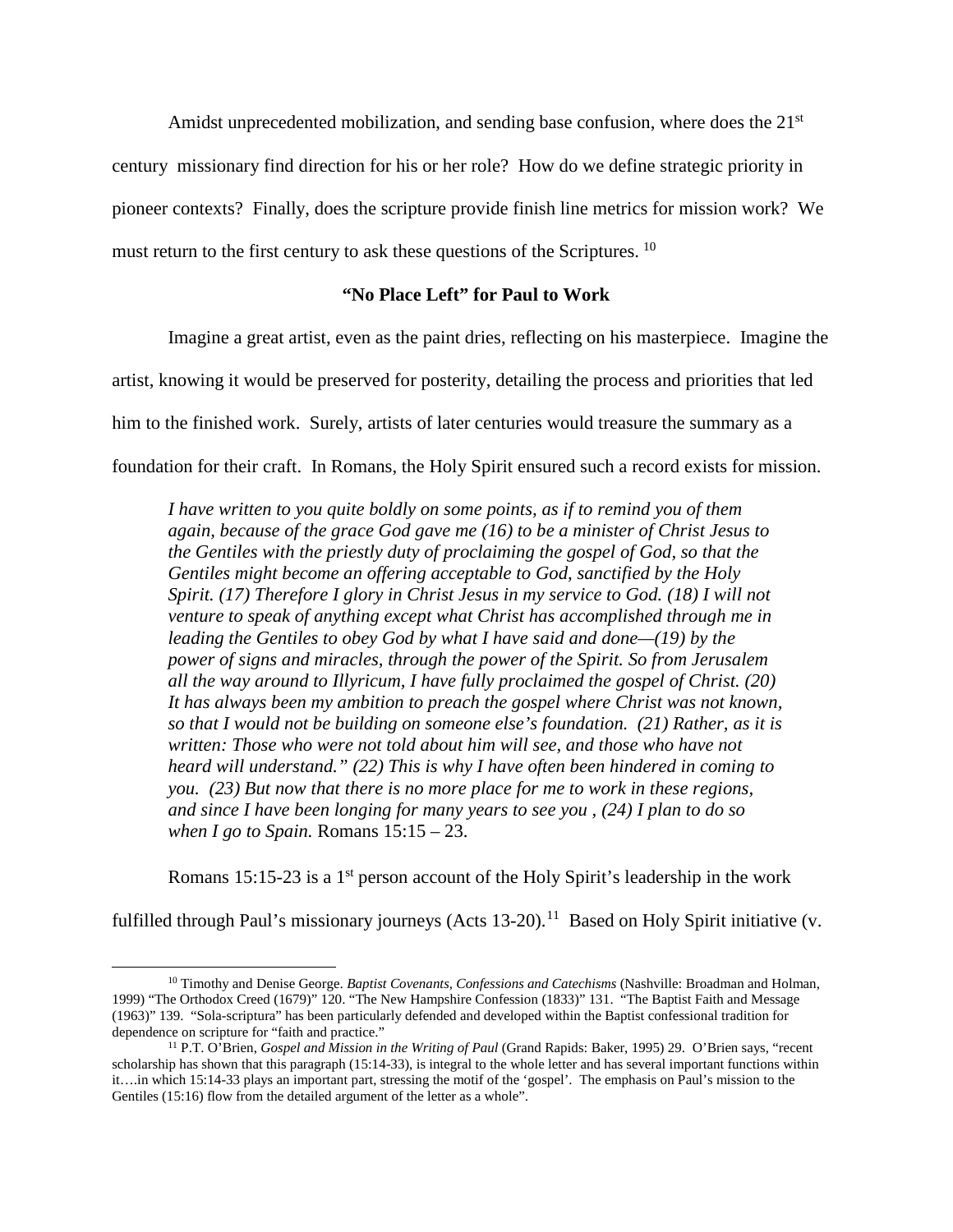15-16), authority (v. 16), direction (v. 19-20) and power (v. 19), Paul not only claims to have fulfilled (*pleroo*) the gospel<sup>[12](#page-3-0)</sup> he further states, "*there is now no place left for me to work*"  $(v.23)$ .<sup>13</sup>

Writing on Romans 15 P.T. O'Brien stated, "Paul provides significant insights into what he had been doing and what were his hopes for the future. He thus throws light on essential features of his ministry, including goals and motivating power, it's content and extraordinary results, as well as his all-consuming ambition to proclaim Christ where he had never been heard."<sup>14</sup> By the power of the Spirit, Paul was not only a great artist, his work was chosen as the example in the inspired Word of God. Within the inspired account, Paul's summary offers a glimpse at the finish line he crossed. To the degree his Roman readers determined the process and priorities by which he was led to fulfill the work, the strategic priorities and key results of mission were revealed.

Before proceeding to the strategic priorities of mission revealed in Romans 15 the question must be asked, "Was Paul simply the beneficiary of circumstances unique to the first century, or can his example and the success of his mission be expected today?"

## **"No Place Left" in Paul's 1st century context**

Paul's summary statement leads us to ask, "Was Paul simply the beneficiary of circumstances unique to the first century?<sup>15</sup> How might his  $1<sup>st</sup>$  century context compare with  $21<sup>st</sup>$ 

 $\overline{\phantom{a}}$ 

<span id="page-3-0"></span><sup>12</sup> O'Brien, *Gospel and Mission*, 36, 39. "*peplerokenai*" carries the root "*pleroo*". According to BAGD, 670-672, "*pleroo*" has a range of meanings including, "to fill, make full, fulfill, complete or finish." Paul's choice here suggests the certainty of the term. He has completed/fulfilled/accomplished the work. It is a statement of finality evidenced by his conclusion in Acts 20:25, "*you will never see my face again*".

<span id="page-3-1"></span><sup>13</sup> The "work" to which Paul refers is implied in the Greek: ἔχω οὖν [τὴν] καύχησιν ἐν Χριστῷ Ἰησοῦ τὰ πρὸς τὸν θεόν (Rom 15:17). Again, "work" is implied in the Greek: νυνὶ δὲ μηκέτι τόπον ἔχων ἐν τοῖς κλίμασι τούτοις (Rom. 15:23a).

<span id="page-3-2"></span><sup>14</sup> O'Brien, *Gospel and Mission*, 27-28. O'Brien suggests Paul expresses "a sense of fulfillment" (v.19), across spatial categories (Jerusalem – Illyricum). O'Brian believes, "He (Paul) speaks of a missionary involvement in the proclamation of the gospel that led to the establishment of settled congregations."

<span id="page-3-3"></span><sup>15</sup> J. Herbert Kane, *Christian Missions in Biblical Perspective* (Grand Rapids: Baker, 1976) 73. Hesselgrave, *Planting Cross Culturally: North America and Beyond* (Grand Rapids: Baker, 2000) 44-46. Following brief surveys of the arguments that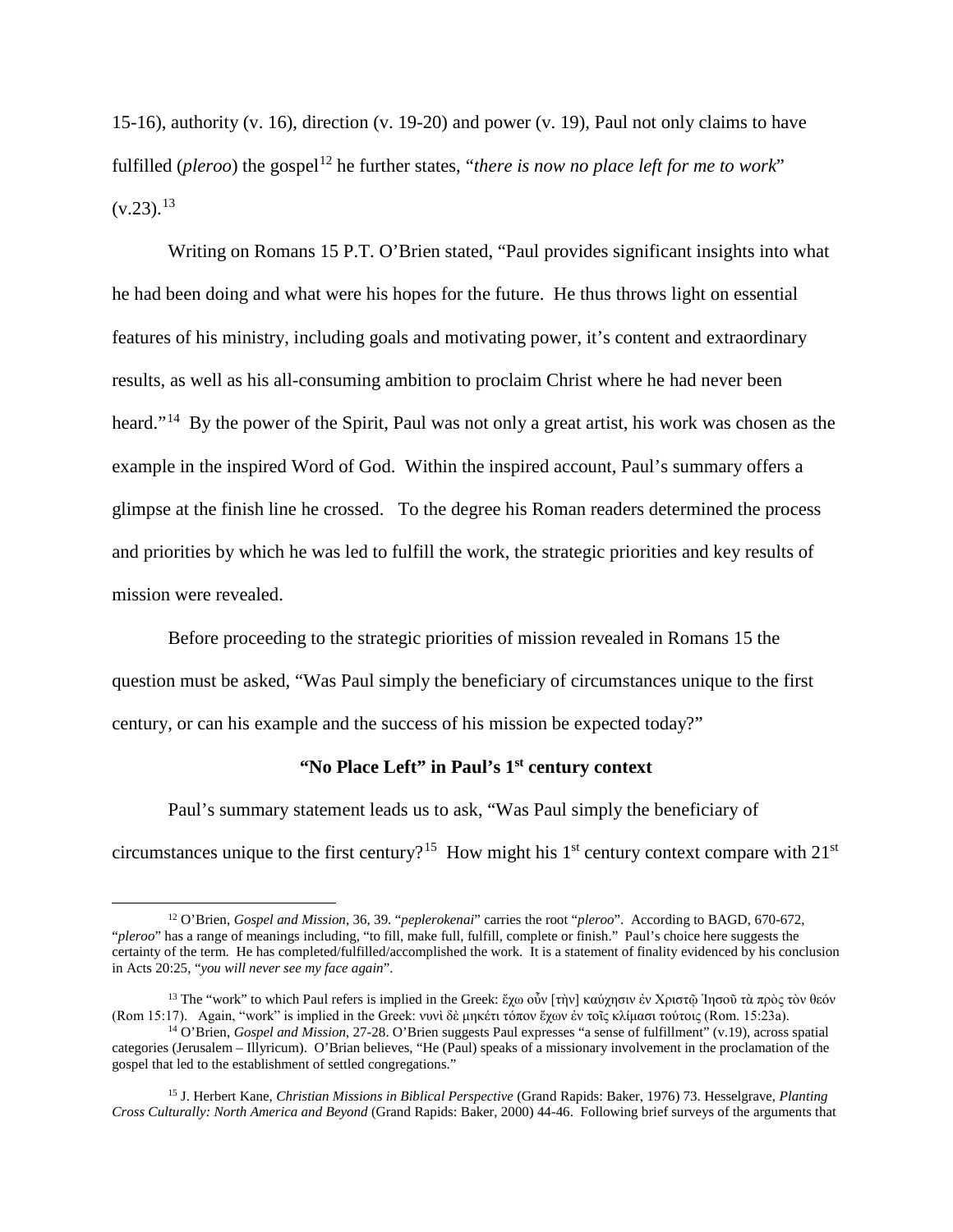century mission fields?" Answering these questions demands a broader perspective on the place of Romans in the Acts timeline and a description of the mission field Paul engaged.

## **Romans in the Acts Timeline**

Romans 15 and 16 offer evidence for the timing of Paul's writing. Commentators have associated Erastus, "the director of public works," with archeological finds in the city of Corinth (Rom. 16:23).[16](#page-4-0) Phoebe's presence in Romans 16:1 suggests an origin of the letter in close proximity to Cenchreae. Most helpful is Paul's mention of the Macedonian and Achaean church's faithfulness in the offering collection for the saints in Jerusalem (Rom.15:25-26). Based on these markers Paul's Romans 15 summary fits into the timeline of Acts (Acts  $20:3$ ).<sup>17</sup> As Paul paused in Corinth, he came to the conclusion his work in those regions had been fulfilled. Placing Romans in the Acts timeline offers a secondary context for understanding Paul's summary in Romans 15.

## **The Acts 13-20 Timeline**

l

One surprising aspect of Paul's missionary career was its relatively short tenure. Based on Luke's description of Paul's "*unhindered*" house arrest in Rome (Acts 28:30-31) it is generally accepted Nero's persecution had not yet begun. This places Acts 28 before the year 64 AD.<sup>[18](#page-4-2)</sup> Luke's mention of two years for both the Roman (Acts 28:30) and Cesarean (Acts 24:27) imprisonments place Paul's Jerusalem arrest no later than mid AD 59. Similarly, Luke's various accountings for time throughout the narrative devoted to Paul provide cross references for Paul's

Paul's first century circumstances were unique, Kane and Hesselgrave come to the conclusion Paul's example in mission serves as the "modus operandi" for all time. Eckhard Schnabel, *Paul the Missionary: Realities, Strategies and Methods* (Downers Grove: IVP Academic, 2008) 377. Schnabel adds, "The narrative of Paul's missionary work provides a paradigm, a model for the mission of the church."

<sup>16</sup> John McRay, *Paul: His Life and Teaching* (Grand Rapids: Baker Academic, 2003) 167.

<span id="page-4-1"></span><span id="page-4-0"></span><sup>&</sup>lt;sup>17</sup> John Stott, *The Message of Acts: To the Ends of the Earth* (Leicester: InterVarsity, 1990) 317. Eckhard Schnabel, *Early Christian Mission*, vol. 2 (Downers Grove: InterVarsity, 2004) 1257.

<span id="page-4-2"></span><sup>&</sup>lt;sup>18</sup> F.F. Bruce, The *Spreading Flame: The Rise of Christianity from Its First Beginnings to the Conversion of the English* (Grand Rapids: Eerdmans, 1958) 141-143.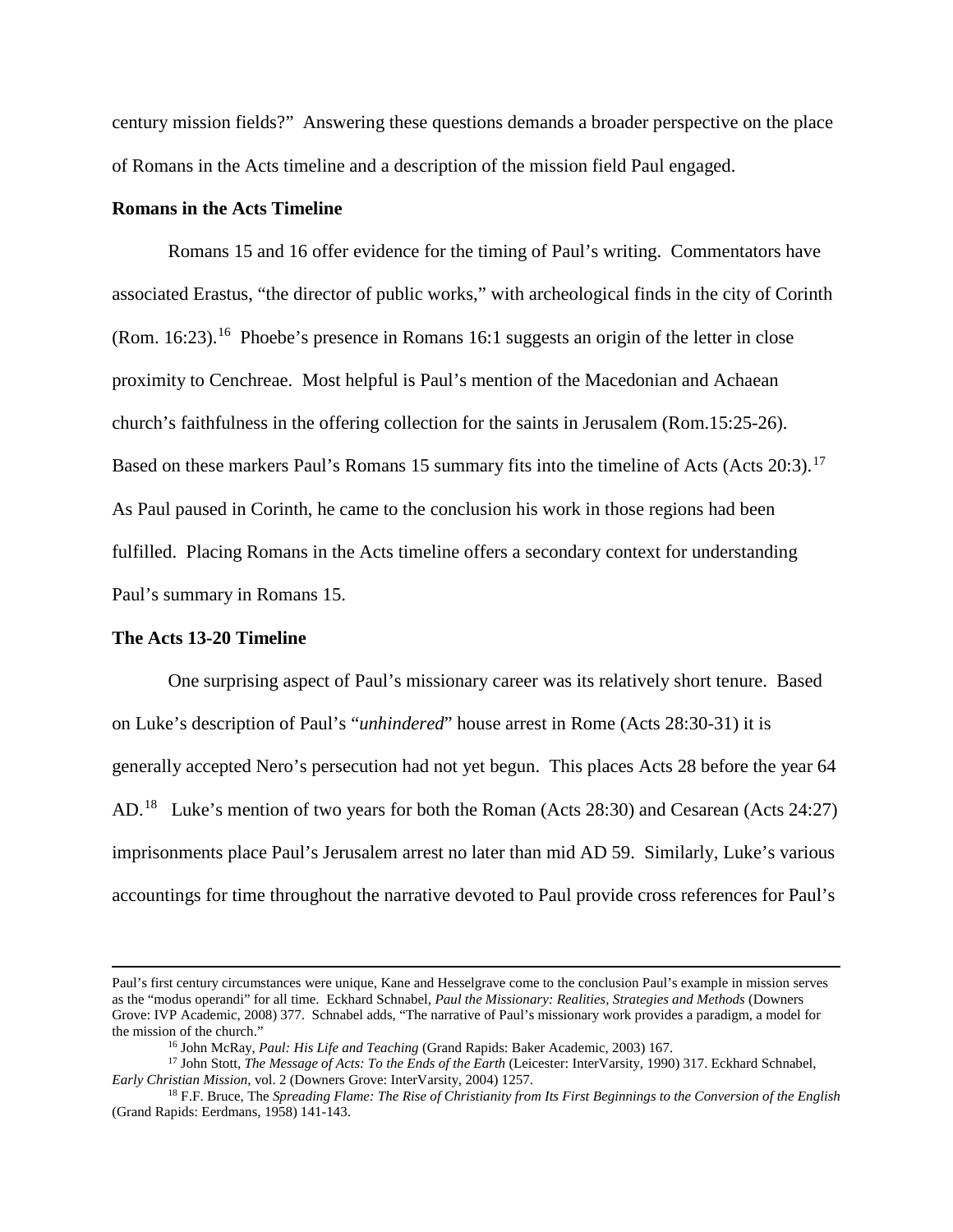epistles (Acts 9:19, 23; 11:26; 14:28; 15:36; 18:11, 18, 23; 19:8, 10; 20:31; 21:4, 8, 10; 21:26; 23:12, 31-32; 24:1, 24; 25:23; 27:27; 28:11).

The timeline of most value in the Pauline epistles is recorded in Galatians 1:15-2:10. Dependent upon the date of Paul's conversion (Acts 9:3, ca 33-35 AD) and the start date for Paul's "14 years later visit" to Jerusalem (Gal. 2:1)<sup>[19](#page-5-0)</sup> scholars offer 12-15 years for Paul's journeys, (Acts 13-20, ca. AD 46-59).<sup>20</sup> This means, Paul's "no place left" summary was the work of little more than a decade. $21$ 

## **The Challenges of Population and Geography**

Rodney Stark, in his book, *The Triumph of Christianity*, has gone to great lengths to estimate Christian population percentages in the first century. Stark bases his estimates on a "stable imperial population of 60 million" in the Roman Empire throughout the first century.<sup>22</sup> Where archeology has suggested population densities, the Mediterranean coast between Jerusalem and Rome could have conservatively held up to half the 1<sup>st</sup> century Roman population.[23](#page-5-4) If Stark is correct, Paul's Romans 15 summary describes his work among 20 to 30 million in population.

Amidst this population, Paul was on the move. The area Paul describes in Romans 15, between Jerusalem and Illyricum was 300,000 square miles.<sup>24</sup> Paul's travels within his three

<span id="page-5-0"></span> $19$  Some debate exists as to whether Paul was referring to, 14 years after his conversion, or 14 years after his first Jerusalem visit. The resulting chronologies brings two possibilities for the "14 years later visit" to Jerusalem (Gal. 2:1). Either Gal. 2:1 refers to the Acts 11 famine visit (pre first journey), or Galatians 2:1 refers to the Jerusalem council visit of Acts 15 (post 1st journey). These alternatives allow for a 3 or 4 year difference in the window for Paul's ministry between Acts 13-20.

<span id="page-5-1"></span><sup>20</sup> Polhill, *Paul and His Letters* (Nashville: B&H, 1999) 76-80. Polhill suggests, AD 46-57. Herbert Kane, *Christian Missions in Biblical Perspective* (Grand Rapids: Baker, 1976) 75. Kane suggests, "12-15 years". Stott, *Acts*, 19-20. Stott offers one of the shortest windows for Paul's three journeys (Acts 13-20) suggesting AD 47-57, 10 years. Schnabel, Paul *the Missionary*, 58-122. Schnabel divides Paul's efforts into 13 sections which basically parallel Luke's provincial record of Paul's movements. Of interest to us is Schnabel's notes on Cilicia/Syria ministries would likely be included in Paul's Rom. 15 conclusions. In this scenario 18-20 years would allow for time spent in Cilicia/Syria after the A.D. 38 escape from Jerusalem.

<sup>&</sup>lt;sup>21</sup> Roland Allen, *Missionary Methods: St. Paul's or Ours* (Grand Rapids: Eerdmans, 1962) 3.<br><sup>22</sup> Rodney Stark, *The Triumph of Christianity* (New York: Harper Collins, 2011) 157, 163.

<span id="page-5-5"></span><span id="page-5-4"></span><span id="page-5-3"></span><span id="page-5-2"></span><sup>&</sup>lt;sup>23</sup> John McRay, *Paul, His Life and Teaching* (Grand Rapids: Baker, 2003). For example, see his description of the population density of Ephesus with an estimated population of 200,000 in the first century.178.

<sup>24</sup> Polhill, *Paul and His Letters*, 99.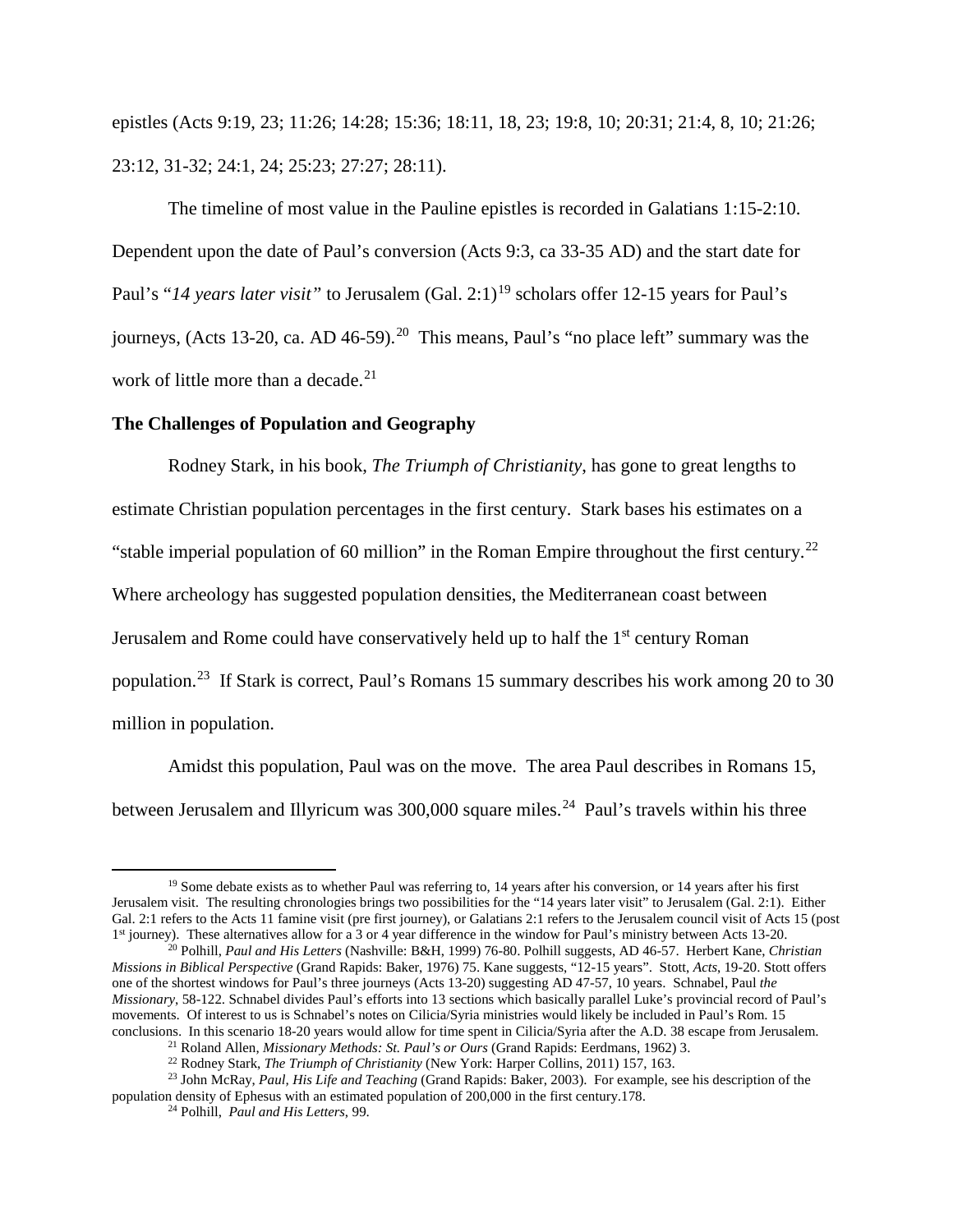missionary journeys (Acts 13-20) covered a distance of more than 13,000 kilometers.<sup>[25](#page-6-0)</sup> These travels were not without their challenges. In 2 Cor. 11:26-27 Paul states, *"I have been constantly on the move. I have been in danger from rivers, in danger from bandits, in danger from my fellow Jews, in danger from Gentiles; in danger in the city, in danger in the country, in danger at sea; in danger from false believers. I have labored and toiled and have often gone without sleep; I have known hunger and thirst and have often gone without food; I have been cold and naked."*

## **The Challenges of Hellenistic Culture**

 $\overline{\phantom{a}}$ 

Paul's targets were the epicenter of Hellenistic culture. The provinces between Jerusalem and Rome were saturated by pluralistic faith, immorality and philosophical barriers to the tenets of the Christian gospel.

Paul's work consistently brought him into conflict with ancient, well funded pagan worship (Acts 14:11-20; 16:16-24; 19:23-34). Adolf Harnack wrote, "Christianity and paganism were absolutely opposed. The former burned what the latter adored, and the latter burned Christians as guilty of high treason."<sup>[26](#page-6-1)</sup> Beyond zeal for pagan deities,  $1<sup>st</sup>$  century philosophy also carried significant influence over Paul's targets. Speaking of the various philosophies in the Grecko Roman world Latourette believed, "it (Christianity) faced the competition of many systems which appeared to have a much better prospect of survival and growth."<sup>27</sup>

Along with these challenges,  $1<sup>st</sup>$  century illiteracy,  $^{28}$  $^{28}$  $^{28}$  various challenges with immorality,  $29$  and significant opposition from both Jews and Greeks frame Paul's  $1<sup>st</sup>$  century

<span id="page-6-0"></span><sup>25</sup> Schnabel, *Early Christian Mission*, vol. 2, p.1478. Schnabel has estimated 25,000 kilometers traveled by Paul between his conversion and execution, 14,000 of which were on foot/overland. (1<sup>st</sup> journey – 2420 km's p. 1074-76), (2<sup>nd</sup> journey  $-5170$  km's p. 1125-26), (3<sup>rd</sup> journey – 5744 km's p. 1197-99).

<span id="page-6-4"></span><span id="page-6-1"></span><sup>26</sup> Adolf Harnack, *The Mission and Expansion of Christianity in the First Three Centuries* (New York: Harper & Brothers, 1961) 24.

<sup>27</sup> Kenneth Scott Latourette, *A History of Christianity* (New York: Harper and Brothers, 1953) 28.

<span id="page-6-3"></span><span id="page-6-2"></span><sup>&</sup>lt;sup>28</sup> Schnabel, *Paul the Missionary*, 308. Concerning the social spectrum of the 1<sup>st</sup> century Roman world, Schnabel writes, "the foolish" (mora), "comprised perhaps 95 percent of the population of a city in the first century... that is, those who did not have the priviledge of learning to read or write."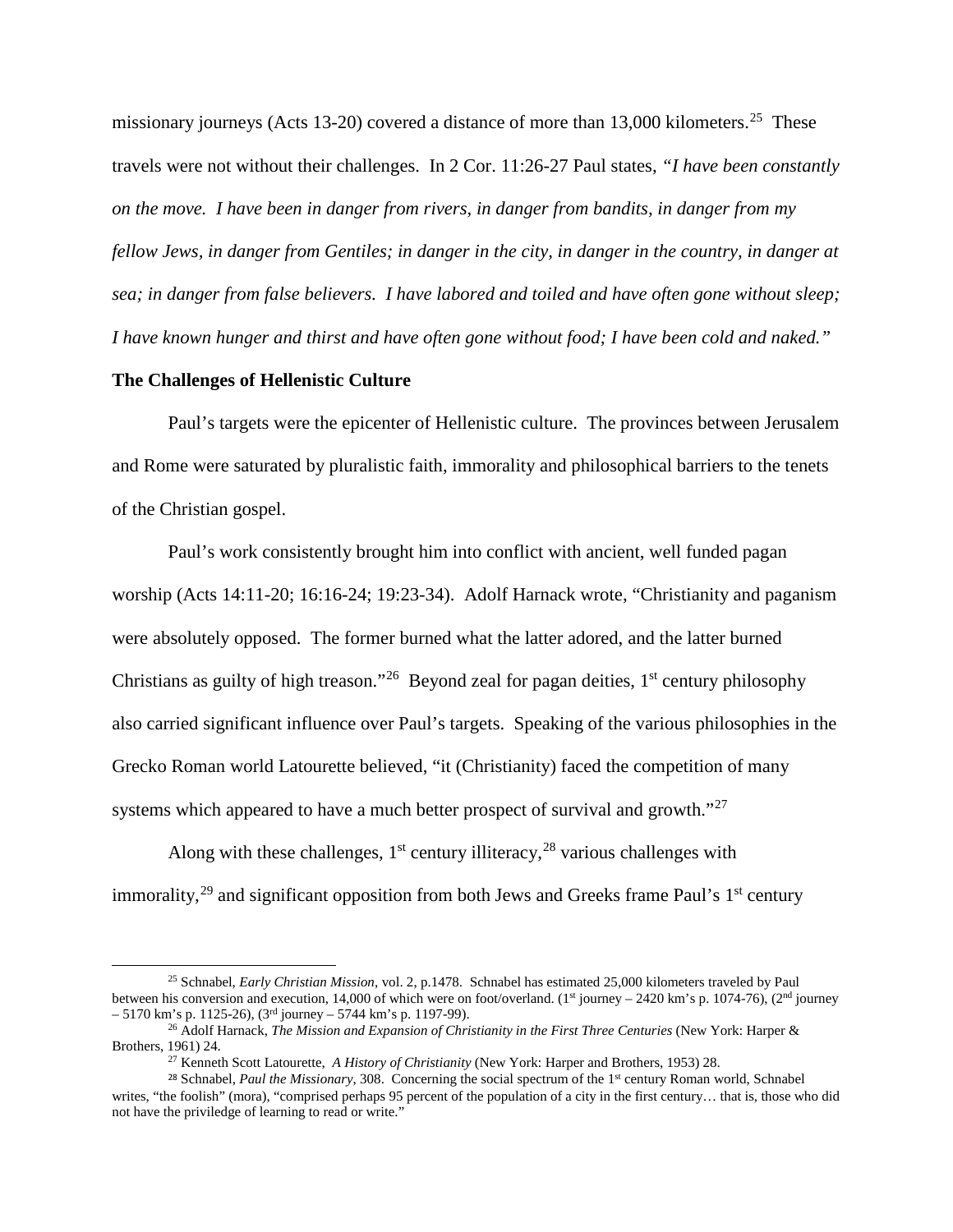context.<sup>[30](#page-7-0)</sup> In his reflection on these challenges Harnack reminds his readers of the danger of syncretism in the 1<sup>st</sup> century. According to Harnack, Hellenism presented a tide of religious, philosophical and ethical syncretism for the first century evangelists.<sup>[31](#page-7-1)</sup> Grasping the contextual challenges; dangerous travel, staggering population and the entrenched religious and philosophical barriers Paul faced supercharges his summary in Rom. 15:23. Considering the relentless persecution Paul faced in the relatively short tenure of his mission his conclusion is remarkable. "*There is now no place left for me to work"* (v. 23).

By comparison we may conclude it is the  $21<sup>st</sup>$  century missionary who is the beneficiary of unique circumstances. The rise of global literacy, a system of global transport and commerce, have brought the peoples of the world into reach. Access to global research, media for mass seed sowing and the resources of a global, mobilized work force would certainly have been advantages the apostle Paul would have leveraged. Certainly some combination of the challenges Paul faced await the  $21<sup>st</sup>$  century missionary. When such barriers are encountered missions can find fellowship and direction in the example of Paul.<sup>[32](#page-7-2)</sup>

Imagine the  $21<sup>st</sup>$  century missionary facing such challenges. Targeting the centers of organized paganism, in the midst of severe persecution and philosophical opposition, with a target population of 20 million living across 300,000 square miles, what would be the expectations for 12-15 years of mission work? Why not, "*no place left*?"

#### **"No Place Left": Strategic Priorities for Mission in Romans 15 and Acts 20**

Based on Paul's statement, "*I have fully proclaimed the Gospel*" (v. 19) and "*there is no place left to work*" (v. 23), the question must be asked, "What was the "*work*" that had been

<span id="page-7-0"></span><sup>&</sup>lt;sup>29</sup> McRay, *Paul: His Life and Teaching*. McRay details the social setting, including issues of Roman morality throughout his work. One example is McRay's description of the setting in Corinth, 164-172. 30 Schnabel, *Paul the Missionary*, 360-361

<sup>31</sup> Harnack, *The Mission*, 35.

<span id="page-7-2"></span><span id="page-7-1"></span><sup>32</sup> David Hesselgrave, *Planting Churches*, 45. David Hesselgrave to suggested, "the first century world of Paul bears remarkable similarities to our world today."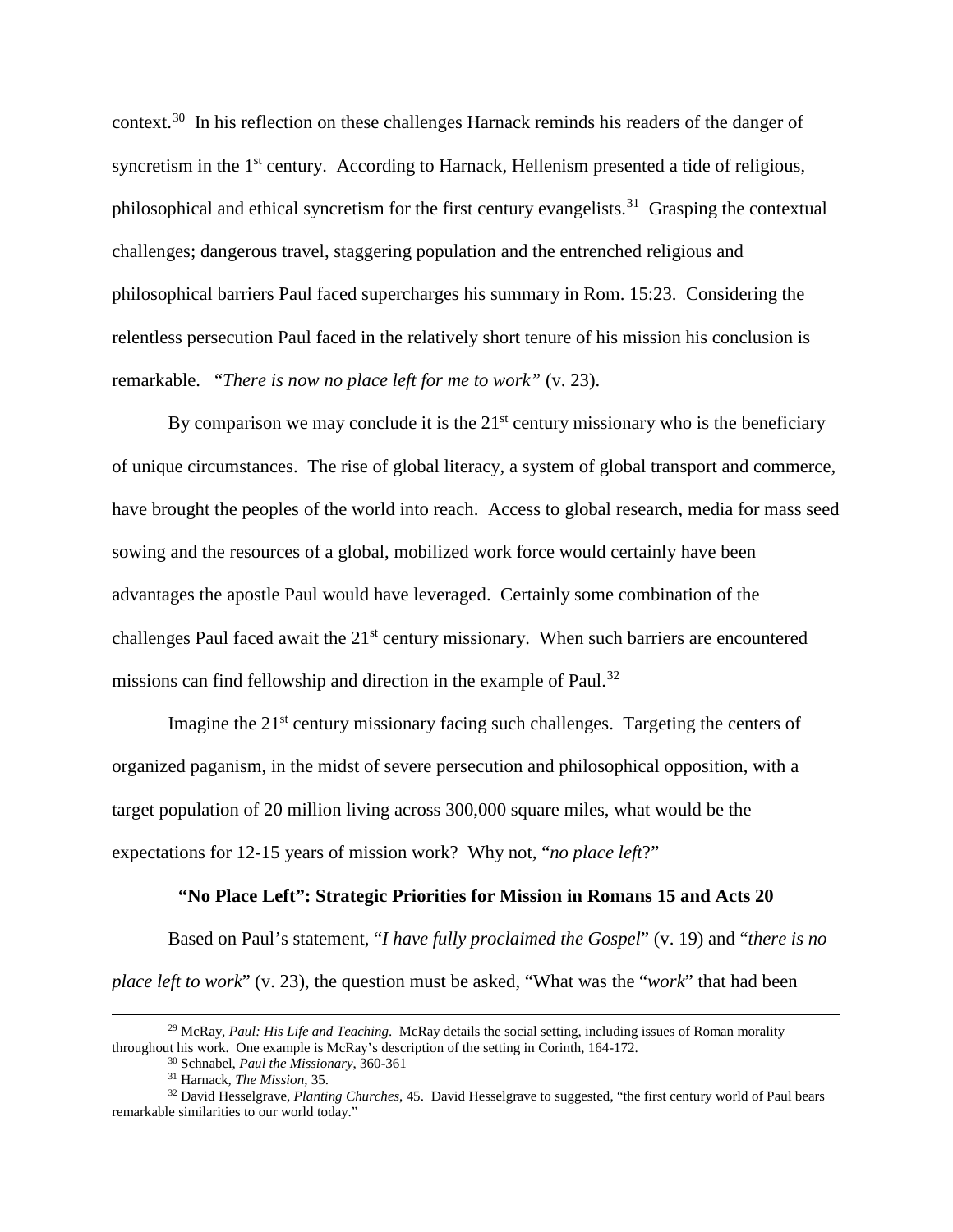accomplished?"[33](#page-8-0) Snodgrass argues, "The work in question here cannot be simply a general term for ministry. It must refer to a specific set of activities and not those that are enjoined upon the church at large. The reason is that ministry in its broad sense could not possibly have been '*fulfilled*' in that region."[34](#page-8-1)

What then was the "work" Paul had accomplished? The answer is Paul's apostolic mission. Paul's summary of his "work" is not the normative strategy often argued. It is more a description of Holy Spirit inspired "strategic priority" in the work he had fulfilled.<sup>35</sup> Romans 15 describes Paul's fulfillment of strategic priorities for mission. Each of these priorities was initiated, authorized, directed and empowered by the Spirit of God.

# **Paul's Priorities were set by the Spirit[36](#page-8-3)**

*"Yet I have written to you quite boldly on some points to remind you of them again, because of the grace God gave me to be a minister of Christ Jesus to the Gentiles. He gave me the priestly duty of proclaiming the gospel of God, so that the Gentiles might become an offering acceptable to God, sanctified by the Holy Spirit."* Romans 15:15-16.

*"I will not venture to speak of anything except what Christ has accomplished through me in leading the Gentiles to obey God by what I have said and done—by* 

<span id="page-8-1"></span>34 J. Snodgrass, "To Teach Others Also: An Apostolic Approach to Theological Education" (PhD Diss., Southeastern Baptist Theological Seminary, forthcoming) 24-25.

<span id="page-8-2"></span><sup>35</sup> P.T. O'Brien, *Gospel and Mission*, 28-36. O'Brien suggests Rom. 15:14-33 offers distinguishing marks of Paul's mission: "priority of God's grace" (30), "content and goal of is missionary activity" (30), "how this missionary calling was being fulfilled" (18-19), and its "extraordinary results" (19).

<span id="page-8-0"></span> <sup>33</sup> The use of "*ergon*" and "*pleroo*" to signify a "work fulfilled" are not unique to Paul. Luke also combines the terms in Acts 14:26. *"From Attalia they sailed back to Antioch, where they had been committed to the grace of God for the work (ergon) they had now completed (pleroo)."* Snodgrass believes Luke's introduction and prominent use of the term (*ergon*) in the first journey, coupled with the statement of completion (*pleroo*), "likely points to the paradigmatic nature of this "work" for the ministry that would follow." Snodgrass, p. 24. Paul and Barnabus' priorities are clearly seen in Acts 13-14. They pioneered across Galatia (Acts 13:14-14:21), proclaimed the "*word of the Lord*" (13:5, 7, 12, 15-16, 32, 44, 46, 48-49; 14:7), circled back to "*strengthen disciples*" (14:21-22) and to appoint elders in all the churches (14:23). At the outset of the  $2<sup>nd</sup>$  journey Paul recruits Timothy who is involved for the remainder of his life in the "*the work*" (Acts 16:1-5; 1 Cor. 16:10; 2 Tim. 1:6-8; 2:2; 4:1-6).

<span id="page-8-3"></span><sup>36</sup> Gordon Fee, *Paul, the Spirit and the People of God* (Grand Rapids, MI: Baker Academic, 1996) VIII. Fee suggests, "Here, it seems to me, is where the real difference between Paul and us emerges, where in a culture similar to ours the early believers seem to have been more effective than we are. I am convinced this is due in large part to their experience of the reality of the Spirit's presence."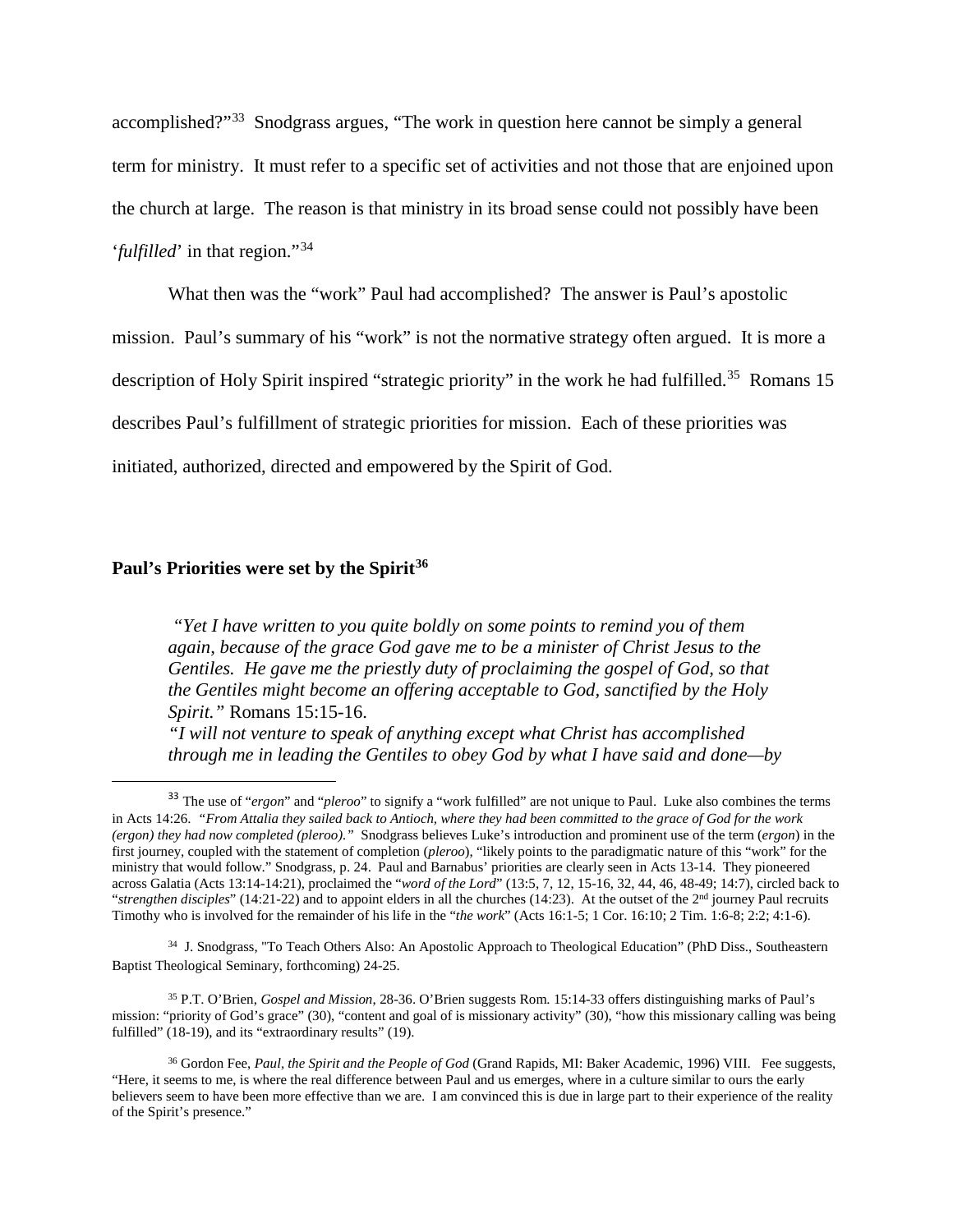*the power of signs and wonders, through the power of the Spirit of God."* Rom. 15:18-19a.

Paul wanted to be sure the Roman audience understood. It was not a strategy, a tool or a work ethic that "*fulfilled*" the "*work*". God used Paul. God set the agenda. The demonstration of the Holy Spirit's power confirmed the strategic priorities of mission in Paul's life. Paul's summary in Romans 15 was the culmination of a career led by the Spirit.

Paul's mission "work" was *initiated by* the Holy Spirit. Acts 13:2 says, *"Set apart for me Paul and Barnabus for the work to which I have called them."* According to Luke (likely based on Paul's 1<sup>st</sup> person testimony) it was the Holy Spirit's prerogative to set apart Paul and Barnabus for the "work" (Acts 13:2-4). While this was not the beginning of Paul's ministry,  $37$  it did mark a significant transition in the book of Acts by which Luke initiates his focus on the ministry of the apostles, Paul and Barnabus.<sup>[38](#page-9-1)</sup>

Secondly, Paul's "work" was *authorized by* the Holy Spirit. In Galatians Paul defends the authenticity of his apostleship. We see the source of Paul's calling and authority in Galatians 1:15-17, *"But when God, who set me apart from my mother's womb and called me by his grace, was pleased to reveal his son to me so that I might preach him among the Gentiles, my immediate response was not to consult any human being. I did not go up to Jerusalem to see those who were apostles before I was, but I went into Arabia."* Paul's authority as a "sent one" was a matter of God's choice and timing. Galatians 2:8 says, "*For God, who was at work in Peter as an apostle to the circumcised, was also at work in me as an apostle to the Gentiles."* The work to which Peter was commissioned was the same as "the work" to which Paul had been called.

<span id="page-9-0"></span><sup>37</sup> Schnabel, *Paul the Missionary*, 58-74.

<span id="page-9-1"></span><sup>38</sup> Both Paul and Barnabus are referred to as "apostles" in Acts 14:4, 14.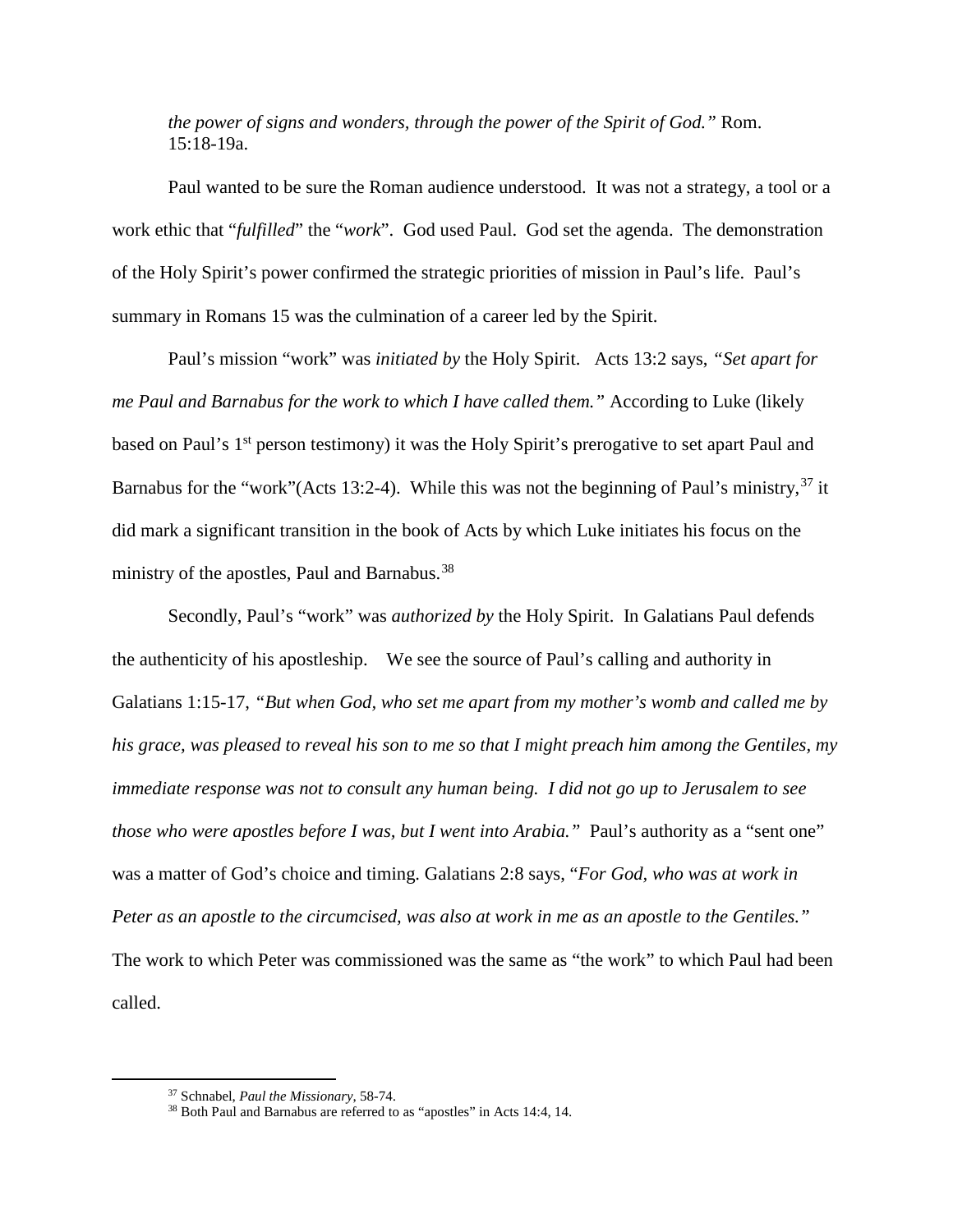Third, Paul's work was *directed by* the Holy Spirit. Throughout Acts the Holy Spirit is seen opening and closing doors for mission. The most recognizable example is the "Macedonian call" (Acts 16:9-10). Additional examples include, Acts 18:9-11; Acts 20:22-24; 1 Cor. 16:8-10. In 1 Corinthians 16, Paul informs the church his travel plans are uncertain because, *"A great door for effective work (implied) has opened to me, and there are many who oppose me*" (v.8). Paul then commends Timothy to the Corinthians stating, *"When Timothy comes, see to it he has nothing to fear while he is with you, for he is carrying on the work (ergon) of the Lord, just as I am"* (v.10).

Finally, Paul's work was *empowered by* the power of the Holy Spirit. Where Paul proclaimed the Gospel, the Spirit confirmed the message with power (1 Cor. 2:1-5). Miracles of healing, (Acts 14:8-10; 19:11-12) exorcism, (Acts 13:9-11; 16:18; ), and endurance (Acts 14:19- 20; 19:10,20) are often repeated in the description of Paul's "work".

Where the Spirit led, Paul prioritized the tenets of his mission. Paul's Romans 15 summary, together with the context of the Acts 20 timeline reveals five such priorities for mission.

### **Priority #1 – Paul's Mission was Pioneer in its Ambition**

Romans 15:19-20, *"So from Jerusalem all the way around to Illyricum I have fully proclaimed the Gospel of Christ. It has always been my ambition to preach the Gospel where Christ was not known, so that I would not be building on someone else's foundation."* 

Paul conceived his missionary "work" to be pioneering. The pioneer ambition proceeds directly from the Spirit's calling of Paul to the Gentiles ("*ethne,*" Rom. 15:16, 16b, 18). W.P.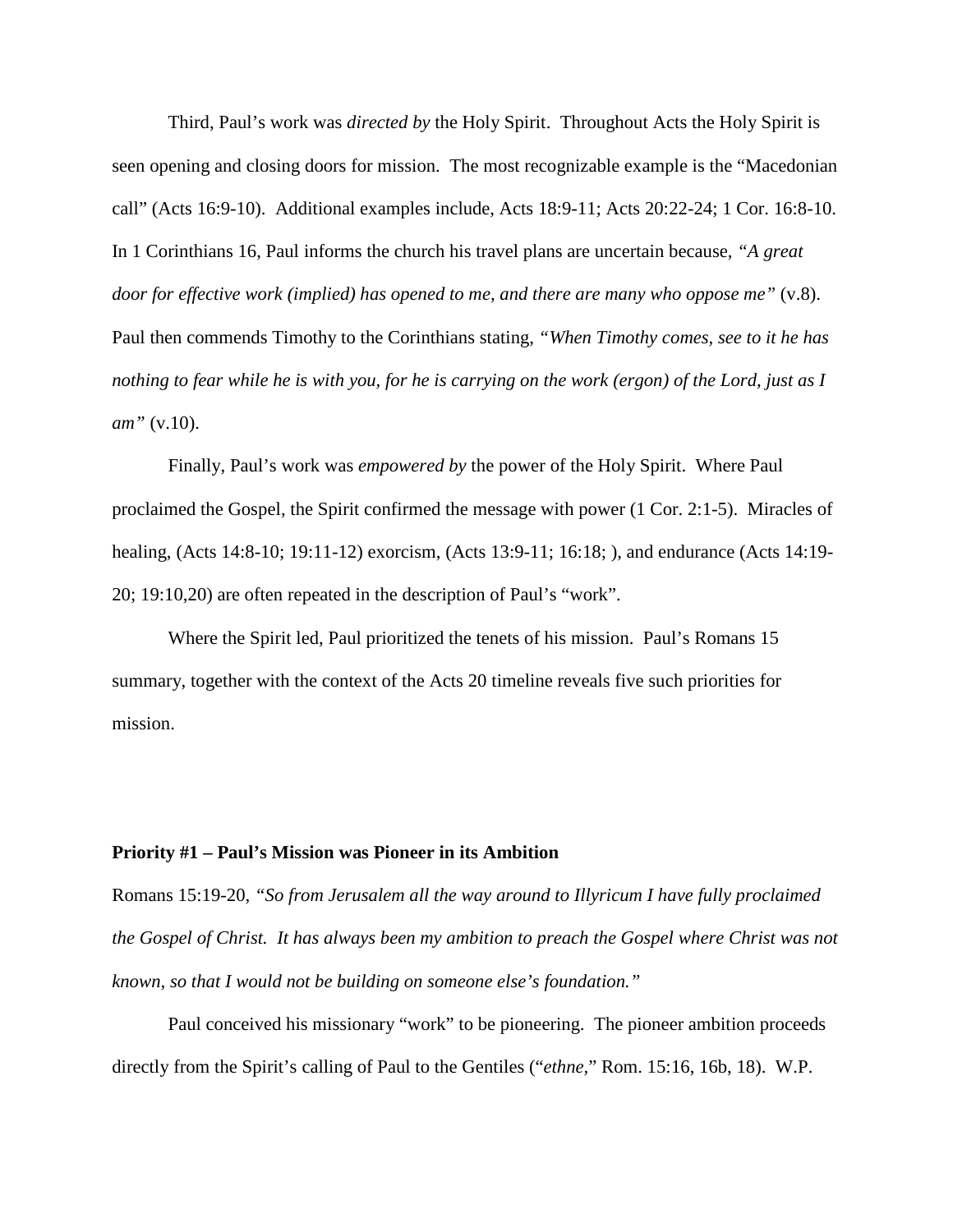Bowers called Romans 15:20 "Paul's all-consuming ambition: to preach Christ where he had not been named." The "where" mattered to Paul and was distinctly pioneer in nature. Bowers points out, Paul perception of "his role as initiatory in nature is apparent in the specific metaphors he applies to his vocation". Examples include, "planting" (1 Cor. 3:6-9, 9:7, 10, 11), "laying foundations" (Rom. 15:20, 1 Cor. 3:10), "giving birth" (1 Cor. 4:15, Phlm. 10), and "betrothing"  $(2$  Cor. 11:2).<sup>[39](#page-11-0)</sup>

The calling of Paul as an apostle dictated the inevitability of movement (Gal. 1:1; Rom. 1:5; Acts 9:15; 26:16-18). The book of Acts records the Spirit's leadership of Paul in the pioneer engagement of at least 4 Roman provinces.<sup>40</sup> By Acts 20, Paul had planted churches in no less than 10 significant Romans cities with evidence of evangelistic "ringing" into the surrounding country side in each province (Acts 13:49; 1 Thess. 1:8; 2 Cor. 1:1; Acts 19:10).<sup>[41](#page-11-2)</sup>

To be "sent" on mission necessarily required pioneer advance.<sup>[42](#page-11-3)</sup> Eckhard Schnabel believes Paul's inclusion of Jerusalem and Illyricum suggests both movement and intentionality in his efforts.[43](#page-11-4) P.T. O'Brian agrees, "What does emerge from this geographical reference is that Paul's journeys were not 'sporadic', random skirmishes into gentile lands".<sup>[44](#page-11-5)</sup> As suggested, Paul's movements were directed by the Holy Spirit. To obey his calling, Paul had to pioneer where Christ had not been named.

### **Priority #2 – Paul's Mission required Gospel Proclamation.**

<sup>39</sup>Bowers, "Fulfilling the Gospel: The Scope of the Pauline Mission", JETS, 30 (1987), 185-198.

<span id="page-11-1"></span><span id="page-11-0"></span><sup>40</sup> Galatia, Macedonia, Achaia, Asia. Others have included Cilicia, Phrygia and Dalmatia (in which Illyricum was a prominent city).

<span id="page-11-2"></span><sup>41</sup> Cities included: Pisidian Antioch, Iconium, Lystra, Derbe, Philippi, Thessalonica, Berea, Athens? Corinth and Ephesus. Likely several others pioneer cities were engaged as well – Perga, Troas, Cenchreae, various towns of Syria, Cilicia (Acts 14:41), various towns in Galatia, Phrygia (Acts 16:4; 18:23),

<span id="page-11-3"></span><sup>42</sup> Robert Banks, *Paul's Idea of Community*, rev. ed (Peabody Mass: Hendrickson, 1994) 160. Banks says, "Paul's mission was… itinerate, not local, and does not constitute itself chiefly by gathering. It is constantly on the move and is more marked by the dispersion of its members than by their assembling."

<span id="page-11-5"></span><span id="page-11-4"></span><sup>43</sup> Schnabel, *Paul the Missionary*, 22-27. Eckhard Schnabel has utilized these two terms, movement and intentionality, as foundational descriptors of the term "mission" (p. 22-27). For Schnabel, mission efforts and missionaries are those who move forward with intention.

<sup>44</sup> O'Brien, *Gospel and Mission*, 38.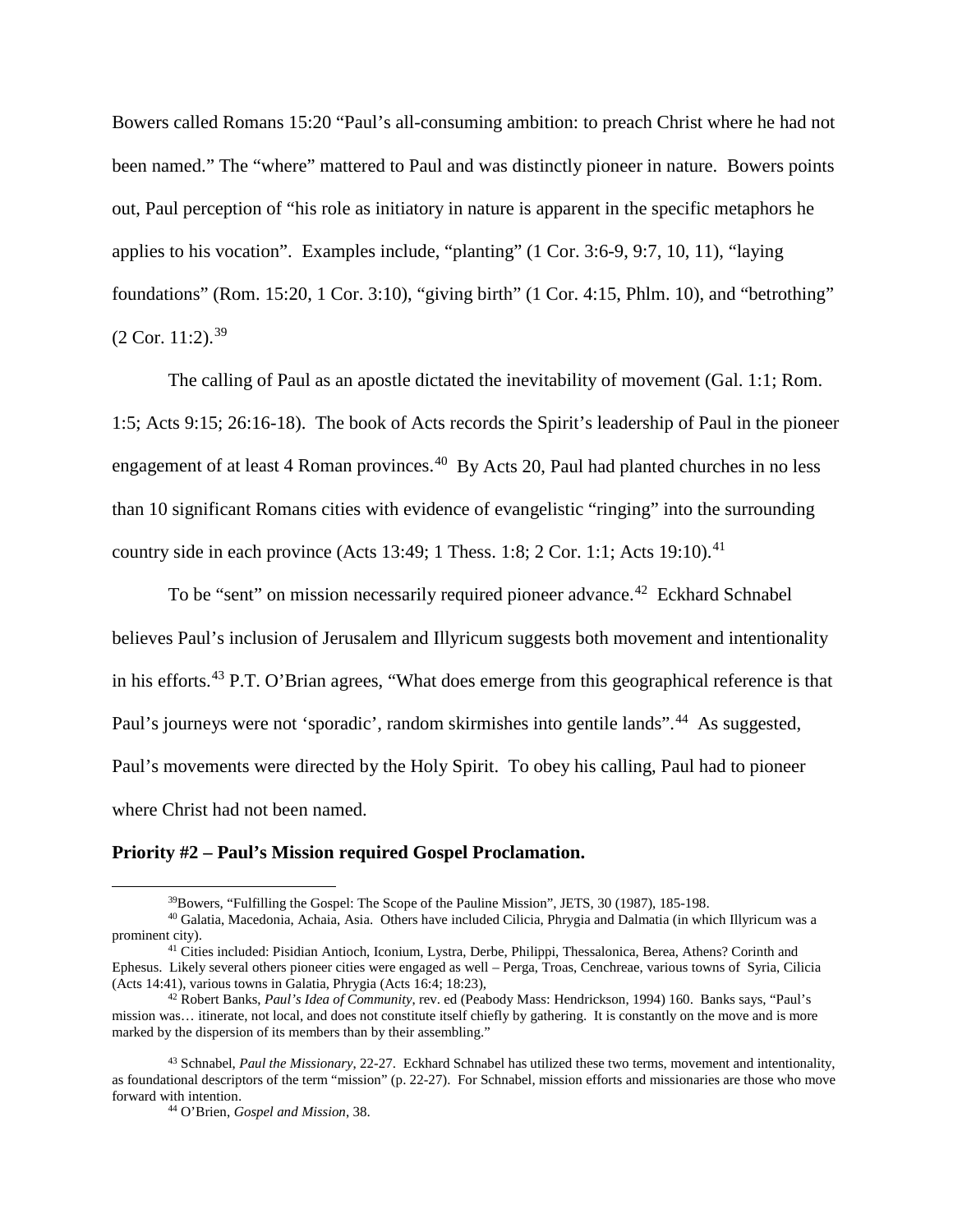*"Because of the grace God gave me to be a minister of Christ Jesus to the Gentiles. He gave me the priestly duty of proclaiming the Gospel of God, so that the Gentiles might become an offering acceptable to God, sanctified by the Holy Spirit."* Romans 15:15-16.

*"By the power of signs and wonders, through the power of the Spirit, So, from Jerusalem all the way around to Illyricum, I have fully proclaimed the gospel of Christ."* Romans 15:19.

The pioneering of Paul unanimously resulted in Gospel proclamation. Luke's common designation for gospel proclamation, "*the word of the Lord*," appears 20 times between Acts 13 and 20 (13:5, 7, 44, 46, 48, 49; 14:3, 25; 15:7, 35, 36; 16:6, 32; 17:11,13; 18: 11; 19:10, 20; 20:32). Paul understood and taught others; the Gospel was the power of God unto salvation (Rom. 1:16). In his letters, Paul repeatedly expresses his compulsion to proclaim the Gospel (1 Cor. 9:16; Rom. 1:14-16; Gal. 1:11-12; Phil. 1:12-14; Acts 20:24). D.W.B. Robinson stated: "Paul cannot separate his own role from the operation of the gospel which he thus expounds as the gospel of hope and at the same time Paul's *apologia* for his 'priesthood' in that gospel."[45](#page-12-0) 

Paul's gospel did not originate with man (Gal. 1:11-12), as he received, he also passed on as of first importance (1 Cor. 15:3-4). Across the Pauline corpus, perhaps no point is clearer than the content of Paul's gospel. Faith in the gracious, atoning death, burial and resurrection of Jesus is the only source of salvation among men (Acts 13:27-39; 17:24-31; Rom. 3:21-26; 1 Cor. 15:1- 5; Eph. 2:1-10; Phil. 2:6-11; Col. 1:15-23). Priority is also revealed in Paul's emphasis on right response to the Gospel. In his farewell to the Ephesian elders Paul recounts his universal call for right response to the Gospel message. Acts 20:21 says, *"I have declared to both Jews and Greeks that they must turn to God in repentance and have faith in the Lord Jesus."* The call for repentance, faith and recognition of Jesus as Lord is a consistent message across both Acts and Paul's epistles (Acts 17:30; 20:21; 26:20; Rom. 2:4; 2 Cor. 7:9-10).

<span id="page-12-0"></span><sup>45</sup> D.W.B. Robinson, "The Priesthood of Paul in the Gospel of Hope", in *Atonement and Eschatology presented to L.L. Morris on is 60th Birthday*, ed. R.J. Banks (Exeter: Paternoster, 1974) 232.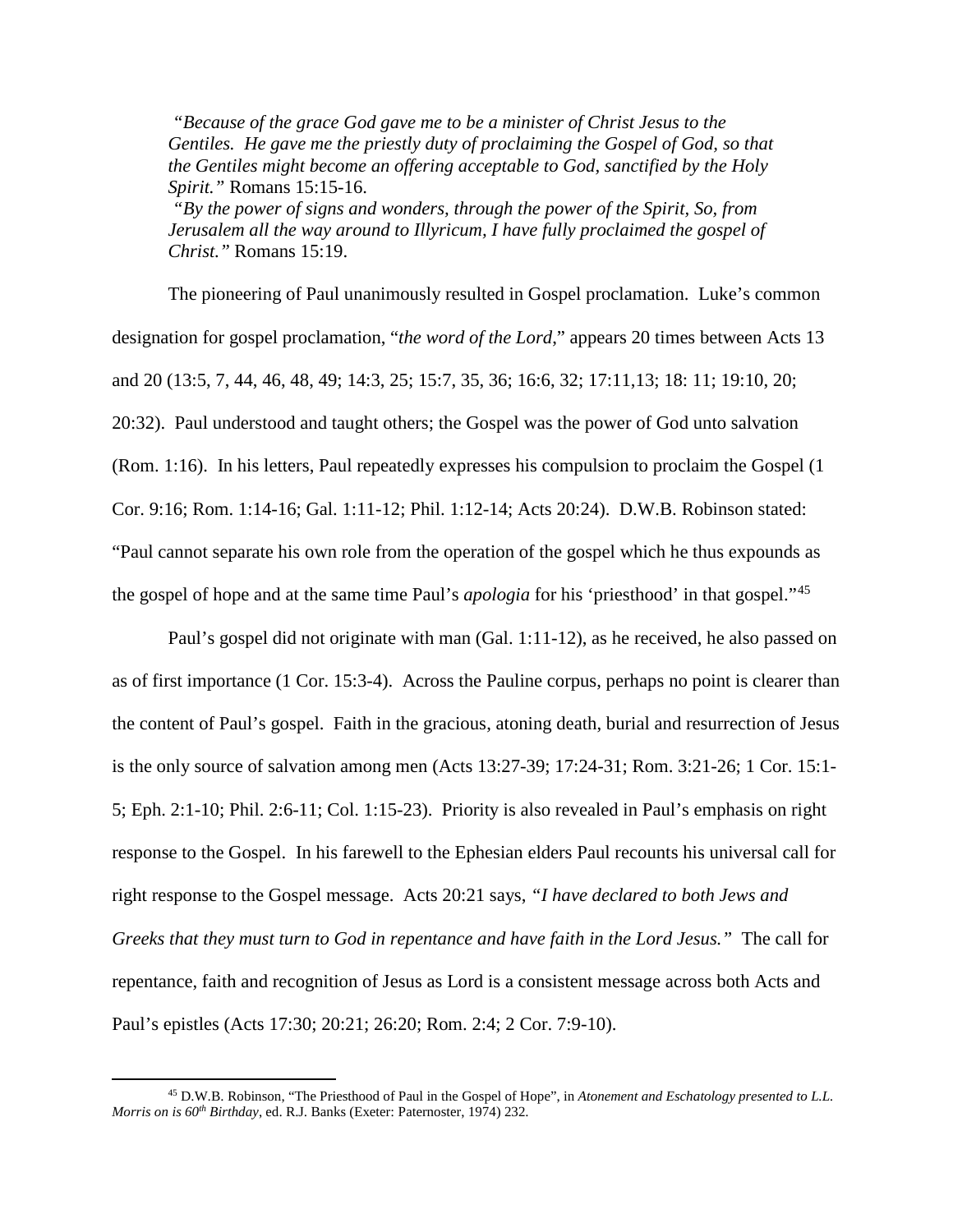According to Romans 15:19, Paul's proclamation of the Gospel was "*fulfilled".*

Commentators have debated the meaning of Paul's assertion. Was Paul suggesting gospel saturation among the lost, or a presentation of the full gospel capable of ringing into every corner of the geography?[46](#page-13-0) What is sure, Paul's use of "*pleroo*" marks a definitive completion of his apostolic responsibility to the Gospel.<sup>[47](#page-13-1)</sup>

In his farewell to the Ephesian elders, Paul recounts, "*I consider my life worth nothing to me, my only aim is to finish the race and complete the task the Lord Jesus gave me—the task of testifying to the good news of God's grace*" (Acts 20:24). Paul's aim had been "fulfilled" from Jerusalem to Illyricum. Paul's conscience was clear. For three years, both publically and house to house, the gospel had been preached with integrity and would certainly accomplish the purposes of God (Acts 20:20, 31-32). For the Ephesian church leaders this meant they would never see his face again (20:25, 37-38). Pioneering work in Spain awaited (Rom. 15:28).

### **Priority #3 – Paul's Mission sought the Obedience of the Gentiles.**

 $\overline{a}$ 

Romans 15:18 says, "*I will not venture to speak of anything expect what Christ has accomplished through me in leading the Gentiles to obey God by what I have said and done*."

Paul's work was not simply proclamation. Paul prioritized disciple making resulting in the "*obedience of the Gentiles*."[48](#page-13-2) This work of disciple making was underway and bearing fruit, demonstrated in "*word and deed*" (Rom.15:18, NASB).<sup>[49](#page-13-3)</sup>

<span id="page-13-0"></span><sup>46</sup> O'Brien, *Gospel and Mission*, 38-39. "He cannot mean (by pleroo, v. 19) that he has preached the gospel to every single person in these eastern regions or even to all the small towns and country districts of the lands he had evangelized".

<span id="page-13-3"></span><span id="page-13-1"></span><sup>47</sup> Andreas Kostenberger and Peter T. O'Brien, *Salvation to the Ends* of the Earth (Downers Grove: InterVarsity, 2001) 184. On Rom. 15:19, Kostenberger suggests, "Proclaiming the gospel meant for Paul not simply an initial preaching or with it the reaping of converts; it included also a whole range of nurturing and strengthening activities which led to the firm establishment of congregations. So, his claim to have 'fulfilled the gospel in an arc right up to Illyricum' signified that he had established strong churches in strategic centres of this area, such as Thessalonica, Corinth and Ephesus. Further evangelistic outreach and the upbuilding of congregations lay in the hands of others."

<span id="page-13-2"></span><sup>48</sup> Kostenberger and O'Brien, *Salvation to the Ends,* 182. Kostenberger and O'Brien prefer the translation, "faith's obedience" which reveals Paul's expectations and desire for "total response". They believe its use in Rom. 1:5 and 16:26 parallel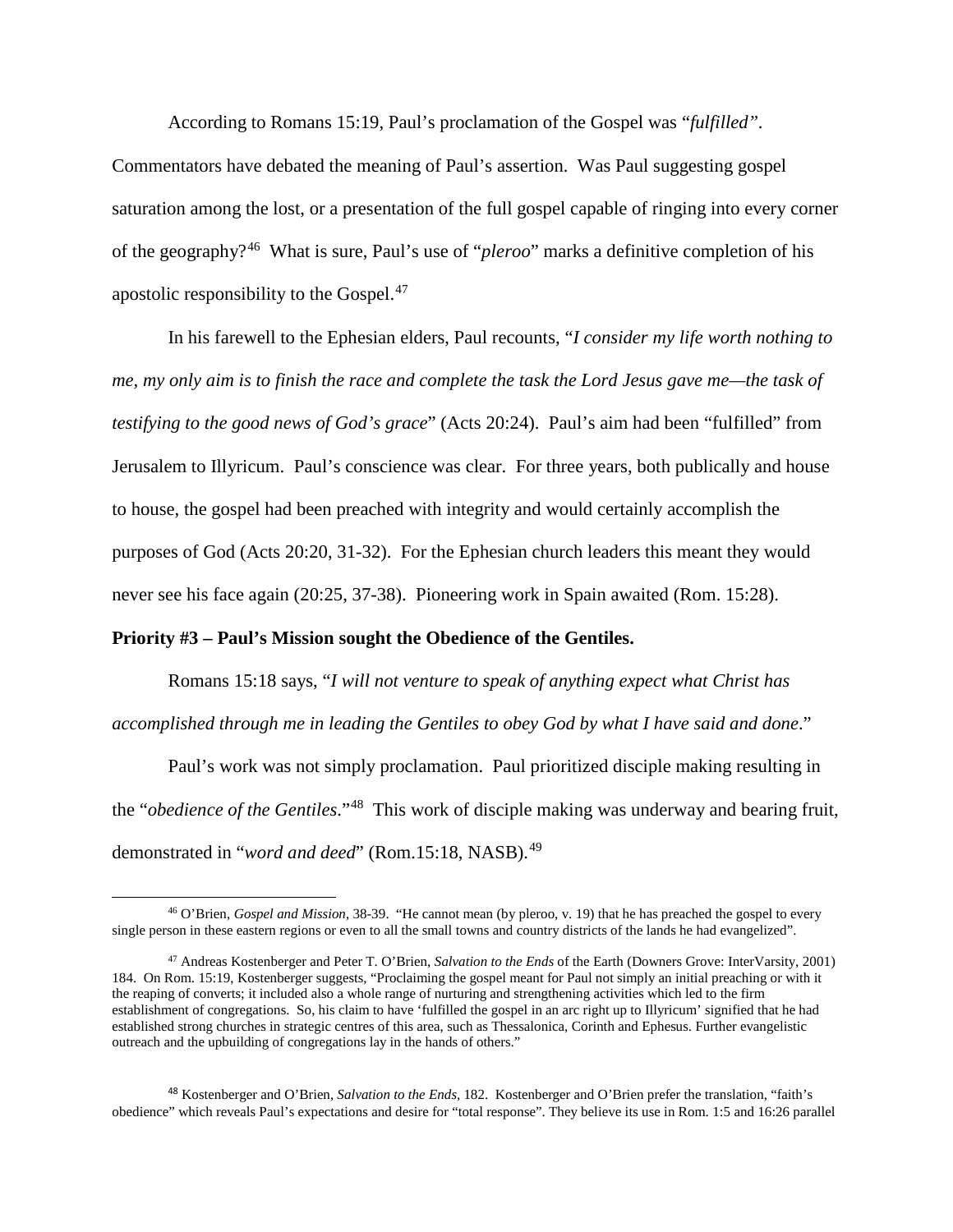Paul carries the theme of Gentile obedience throughout his letter to the Romans. In Romans 1:5 Paul begins with the statement, *"Through him (Christ) we received grace and apostleship to call all the Gentiles to the obedience that comes from faith for his name's sake"*. O'Brien links "*the obedience of faith*" in Paul's introduction (Rom.1:5) with his concluding remarks in 16:25-26. As a theme of mission, and therefore the Roman letter, the obedience of the Gentiles is found "at two highly significant positions in the letter, where it forms a frame or envelope (*inclusio*)." [50](#page-14-0)

Romans 15:16 says Paul ministered "*so that the Gentiles might become an offering acceptable to God, sanctified by the Holy Spirit."* In verse 18 Paul cites the "*obedience of the Gentiles*" as evidence the work of sanctification was underway. O'Brien quotes D. B. Garlington who argued the obedience of the Gentiles was more than just "believing acceptance", but also their "constancy of Christian conduct."<sup>51</sup> In several cases, Paul revisited areas of previous persecution in order to invest in disciple making (Acts 14:20, 22; 16:40; 18:9-10; 20:1). In his letters to various churches Paul consistently relates his desire for maturity among them (Phil. 1:9-11; Col. 1:9-14, 22; 1 Thess. 3:12-13; 2 Thess. 2:13-17).

In the original language, verse 18 carries some ambiguity as to whose "*word and deed*" is referenced. The NASB has rendered the text, "*I will not presume to speak of anything except what Christ has accomplished through me, resulting in the obedience of the Gentiles by word and deed."* Was "*word and deed*" a reference to Paul's teaching and practice among the

 $\overline{\phantom{a}}$ 

with Rom. 15:18 as a primary example of its fulfillment, "Which focuses not simply on the nations coming to faith or their acceptance of the gospel, but on their initial response and constancy in Christian conduct as well."

<sup>49</sup> Zane Pratt, "The Heart of the Task", in *Discovering the Mission of God,* ed. Mike Barnett (Downers Grove: IVP Academic, 2012) 131-137. Pratt calls for both the cognitive and character dimensions of disciple making. The result was "specifically to obey everything he (Jesus) had commanded" p. 137. Pratt concludes, "learner-followers" "define success in the mission enterprise." 134.

<sup>50</sup> O'Brien, *Gospel and Mission*, 32.

<span id="page-14-1"></span><span id="page-14-0"></span><sup>51</sup> Ibid, 32. With the help of D. Garlington and N.T. Wright, O'Brian concludes, "The '*obedience of faith'* in the introductory paragraph of 1:5 serves to articulate the design of the apostle's missionary gospel and is a programmatic statement of the main purpose of the letter to the Romans."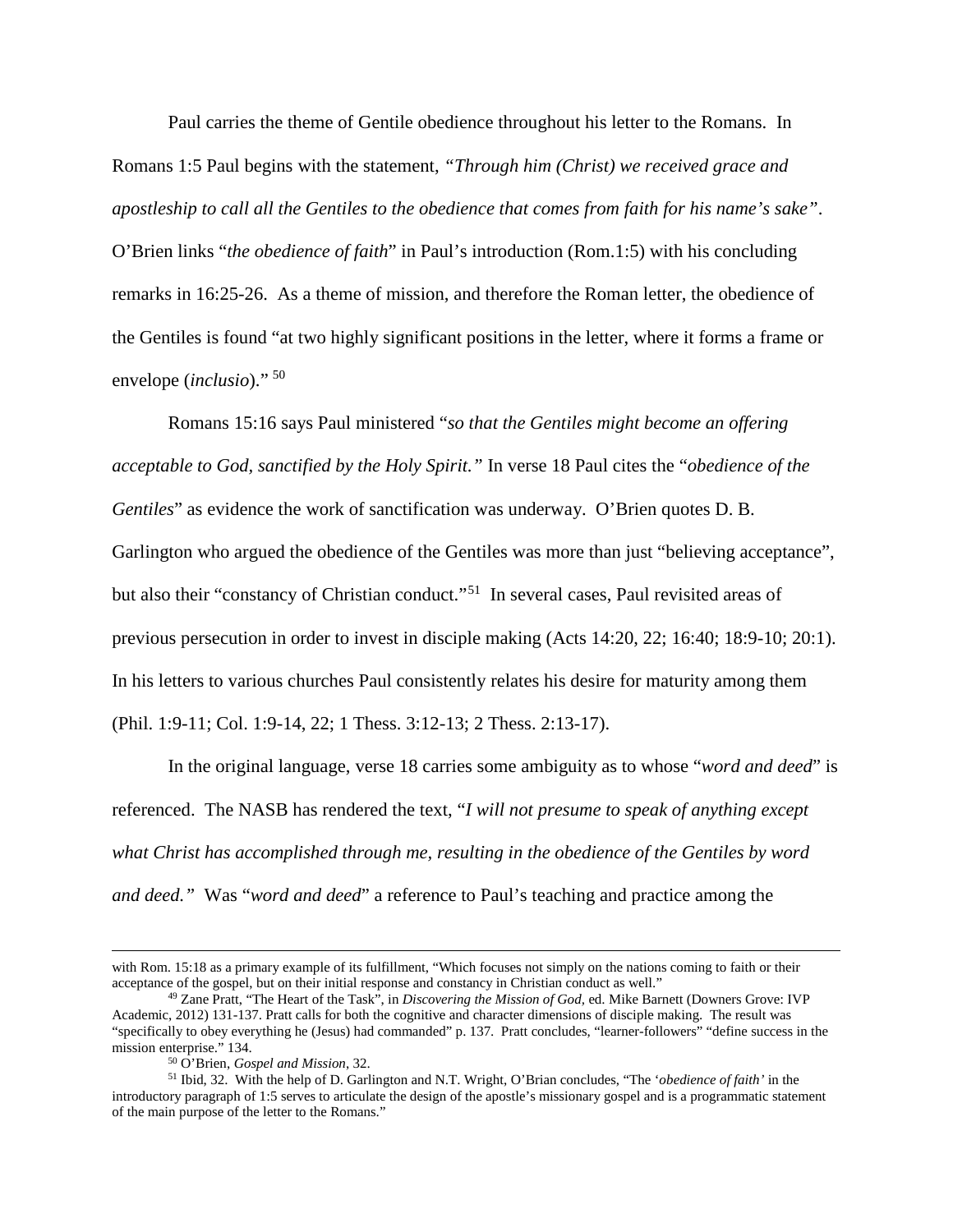Gentiles,  $52$  or were the Gentiles reproducing Paul's teaching and practice in their obedience.  $53$ Either way, the teaching and example of Paul resulted in observed obedience.<sup>54</sup> This obedience was the fruit of repentance and faith (Acts 26:20). By these means Paul was assured discipleship, toward sanctification was underway (Phil. 1:6; 1 Cor. 1:5-9).

# **Priority #4 – Paul's Mission resulted in New Churches**

Romans 15:20 says, *"It has always been my ambition to preach the gospel where Christ was not known, so that I may not be building on someone else's foundation."*

Paul prioritized the formation of churches (foundation laying) throughout his ministry (Acts 14:23; 1 Cor. 3:9-11; Eph. 3:7-11; 1 Thess. 2:17-3:13; Titus 1:5). He also included concern for church formation in the description of his assignment (Col. 1:24-2:7; Rom. 1:1-15; 15:14-16). Robert Banks has suggested, "Its (Paul's mission) purpose is first the preaching of the gospel and the founding of churches, and then the provision of assistance so that they may reach maturity."[55](#page-15-3) 

While speaking of himself and Apollos in 1 Cor. 3:9-11 Paul says, *"For we are coworkers in God's service; you are God's field, God's building. By the grace God has given me, I laid a foundation as a wise builder, and someone else is building on it. But each one should build with care. For no one can lay a foundation other than the one already laid, which is Jesus Christ."*Empowered by God (v.6), co-workers (v. 9) must do this "work" (v. 13, 13b, 14, 15).

<span id="page-15-0"></span><sup>52</sup> Paul had an expectation for churches to follow the examples handed down to them. (1 Cor. 4:16-17, 10:31-11:1, Eph. 5:1, 1 Thess. 2:14; 2 Thess. 3:7-9, Phil. 3:15, 17, 4:9).

<sup>53</sup> O'Brien, *Gospel and Mission*, 33.

<span id="page-15-3"></span><span id="page-15-2"></span><span id="page-15-1"></span><sup>54</sup> Ibid, 83-84. O'Brien cites A.J. Malherbe "Paul's method of shaping a community was to gather converts around himself and by his own behavior to demonstrate what he taught". A.J. Malherbe, *Paul and the Thessalonians* (Philadelphia: Fortress, 1987), 52.

<sup>55</sup> Robert Banks, *Paul's Idea of Community*, 168.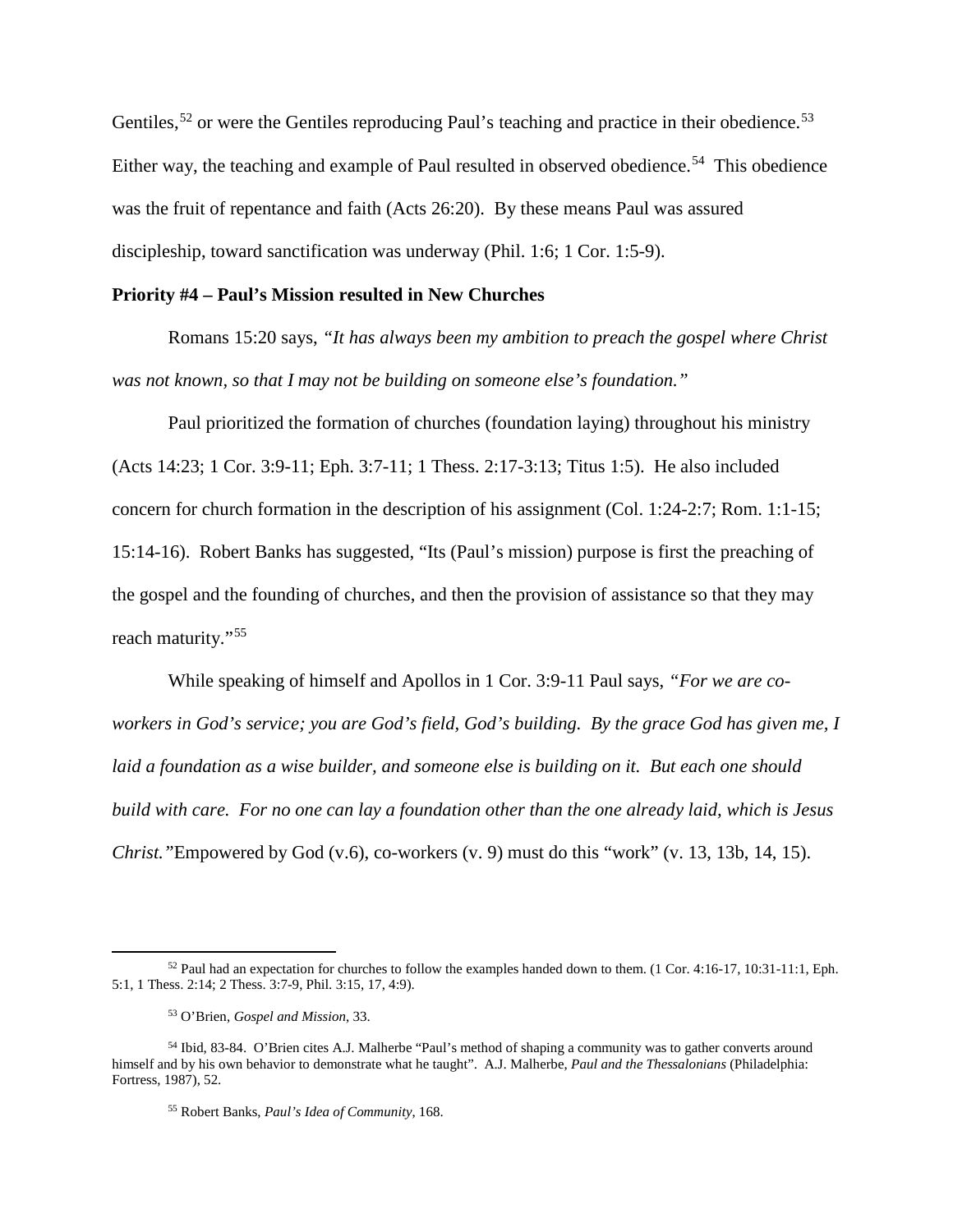The result of the "work" is an established church which authenticates the missionary task (1 Cor. 9:1-2; 2 Cor. 3:1-3).<sup>56</sup>

In examining Paul's Romans 15 summary we find the link to Acts 20:3 helpful. Every church credited to Paul as the "planter" had been established by Acts 20:3.[57](#page-16-1) Thomas Schreiner summarizes, "Paul had systematically planted churches in strategic centers so that Gentiles who had not yet heard the gospel would now hear it proclaimed. Paul presumably feels that no further work awaits him in the east because the foundation has been laid there. By establishing churches in strategic centers from Jerusalem to Illyricum, the base has been laid, and Paul leaves to others the task of moving from these centers to the hinterlands."[58](#page-16-2)

Paul's role among the churches he founded included the recognition of local Elders. Paul went to great lengths to ensure, no flock was left without a shepherd (Acts 14:23). Paul's commissioning of the Ephesian Elders (Acts 20:17-35) offers a summary of apostolic responsibility in the development of local church leadership.<sup>[59](#page-16-3)</sup> Here elders (v. 17), made "*overseers*" by the Lord (v.28) are told to "*shepherd the church of God*" (v.28). It is clear these leaders were local and distinct from Paul's travel companions (v.13-17). The integrity with which Paul taught, modeled and commissioned local leaders and churches he planted allowed him to be "*innocent of their blood*" (v.26). Despite future challenges (v. 29-31), Paul could commit the elders to "*God and the word of his grace"* with assurance of the Spirit's ongoing care resulting in "*an inheritance among all those who are sanctified*" (v. 32).

<span id="page-16-0"></span><sup>56</sup> Paul expected the churches he founded to join him in the "work" (1 Cor.15:58; 1 Thess. 1:11 "fulfill the work of faith"; Eph. 4:12, "works of service").

<span id="page-16-1"></span><sup>57</sup> Titus 1:5 may serve as an exception, but no specific reference to Paul's involvement in the founding of churches in Crete exists.<br><sup>58</sup> Thomas R. Schreiner. *Paul. Apostle of God's Glory in Christ* (Secunderbad: OM Books. 2001)60-61.

<span id="page-16-3"></span><span id="page-16-2"></span> $59$  Paul spent three years serving with humility, in the midst of severe testing (v.19). Preaching and teaching publically and house to house (v.20). He called for right response to the Gospel (v.21). He proclaimed the whole will of God (v. 27). He recognized and commissioned elders (v. 17, 28). He modeled hard work without coveting (v. 33-35).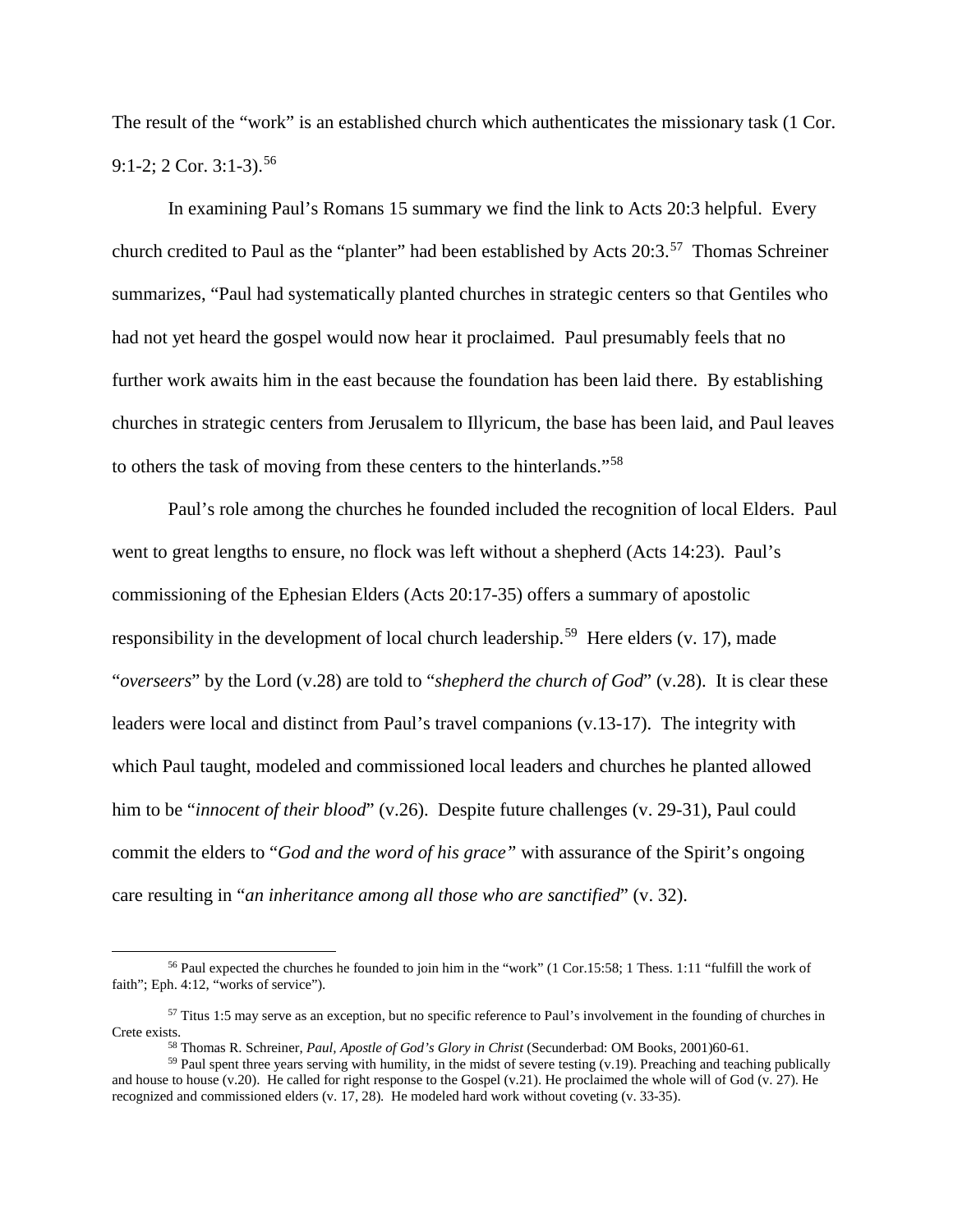### **Priority #5 – Paul's Mission was multiplied through "Co-Workers".**

*Acts 20:4, "He was accompanied by Sopater son of Pyrrhus from Berea, Aristarchus and Secundus from Thessalonica, Gaius from Derbe, Timothy also, and Tychicus and Trophimus from the province of Asia."*

Finally, Paul expected his role in "the work" would be multiplied by co-workers. Approximately one hundred names are connected with Paul in the New Testament. Eckhard Schnabel has determined, "thirty eight are coworkers of the apostle."<sup>60</sup>

Interestingly, neither the thirty eight coworkers nor any of the nearly 100 names associated with Paul were ever given the title elder, overseer or shepherd.<sup>61</sup> This is not to say these roles were not Paul's priority. As it has already been shown Paul went to great lengths, even risking further persecution in areas previously hostile in order to recognize local leaders among new churches (Acts 14:23). The point here is coworkers of Paul were of a different sort than those tasked with formal, ongoing oversight of local churches. Distinguished from the elders appointed within the early Galatian ministry (Acts 14:23), and the "Elders of Ephesus" (Acts 20:17), Paul's coworkers are seen itinerating with Paul in fulfillment of various apostolic roles. Interestingly, the majority of these coworkers came from the churches Paul had planted.<sup>62</sup>

<span id="page-17-0"></span><sup>60</sup> Schnabel, *Early Christian Mission,* vol. 2. 1425. Schnabel, *Paul the Missionary*, 249. Schnabel identifies coworkers by Paul's use of: brother (*adelphos*), apostle or envoy (*apostolos*), servant (*diakonos*), slave or fellow-slave (*doulos/syndoulos*), companion or partner (*koinonos*), worker (*ho kopion*), soldier or fellow-soldier (*stratiotes/systratiotes*), fellow prisoner (*synaichmalotos*), and fellow worker (*synergos*). 61 Banks*, Paul's Idea of Community*, 164. The recruitment of various coworkers into "the work" leads Banks to clarify

<span id="page-17-1"></span>the distinction between local churches and Paul's missionary band. Banks refers to Paul's itinerate work force as "the mission." "The principles upon which Paul's mission operated do not in all respects conform to those he impressed upon the churches that he founded. Some overlap occurs but, as has been shown, there is a quite intentional divergence between them. The two groups are interdependent and assist one another in their work, but the purpose for which each exists, the skills upon which each depends, and the authority through which each lives are not identical."

<span id="page-17-2"></span> $62$  In the text box that follows Paul's co-workers are listed by either a specific reference to a place of origin, or by the first chronological reference in the case of an unknown origin. They are selected from among approximately 100 names associated in Paul's letters and Acts based on textual connection to 'the work' of the Gospel and evidence of itineration into pioneer areas. Note than none of these co-workers are ever given a title associated with a church office: elder/overseer/shepherd, though some are associated with an act of service, "*diaconia*" (Stephanus, 1 Cor. 16:15) or as a deacon, "*diaconian*" (Phoebe, Rom. 16:1).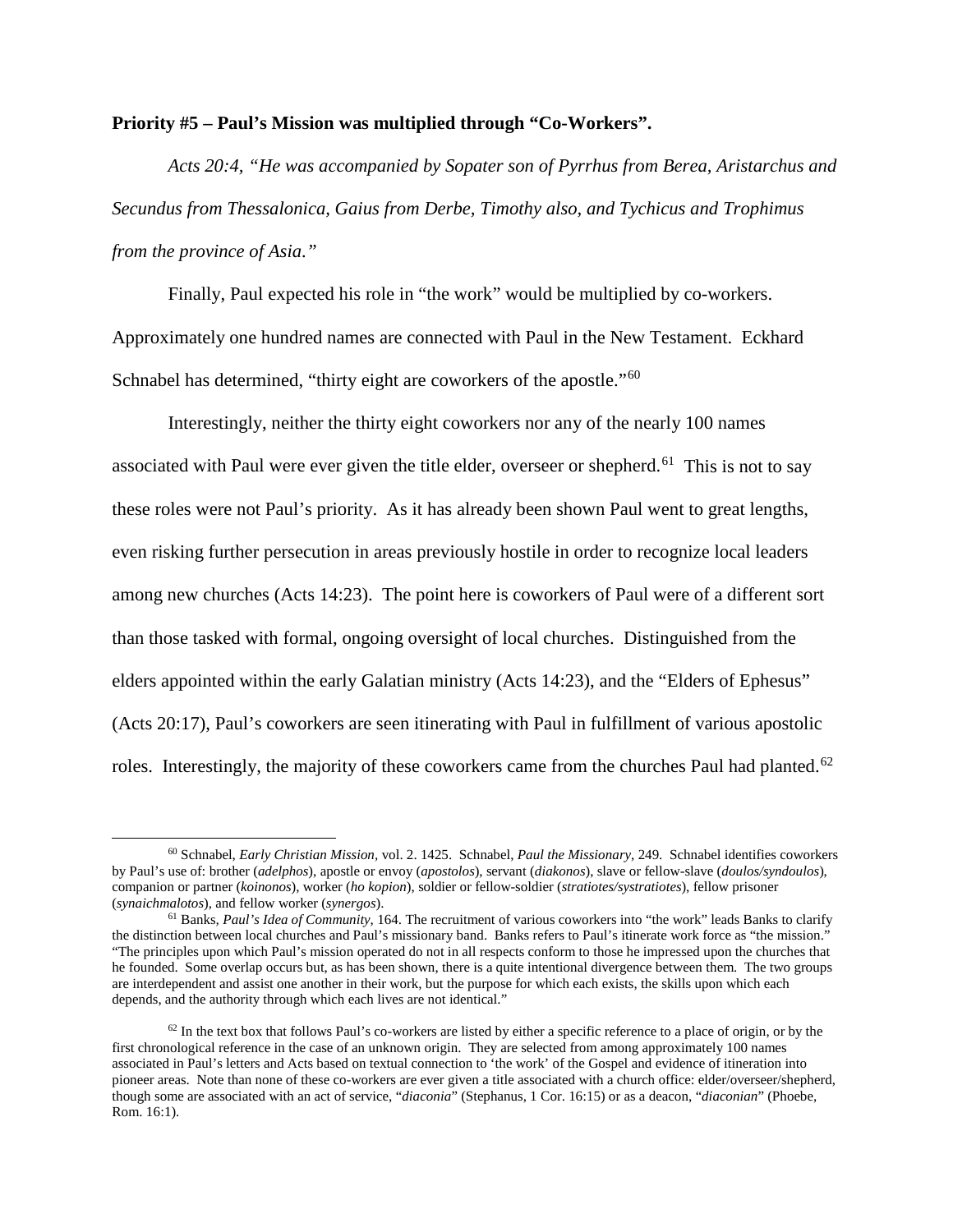Origin of Pauline "Co-Workers"

From Jerusalem, predating Paul's investment: Barnabus, Acts 11:22 (originally from Cyprus, Acts 4:36); Silas, Acts 15:22-23, John Mark, Acts 12:12; Andronicus and Junias Rom. 16:7 (their being in the faith before Paul suggests Jerusalem as their origin).

From unknown origin: Titus, Gal. 2:1-3 (likely the fruit of work prior to Antioch); Luke (perhaps Troas where the first occurrence of "we" occurs in the Acts narrative, 16:10); Demas, Col. 4:14; Crescens, 2 Tim. 4:10; Urbanus, Rom. 16:9; Persis, Rom. 16:12; Tryphaena and Tryphosa, Rom. 16:12.

From Galatia: Timothy, Acts 16:1; Gaius, Acts 20:4.

From Macedonia: Sopater, Acts 20:4; Aristarchus, Acts 19:29, Gaius, Acts 19:29, Secundus, Acts 20:4; Clement, Phil. 4:3; Eudia, Phil. 4:2-3; Syntyche, Phil. 4:2-3.

From Achaia: Erastus, Acts 19:22, Rom. 16:23; Fortunatus, 1 Cor. 16:1; Achaicus, 1 Cor. 16:17; Quartus, Rom. 16:23; Phoebe, Rom. 16:1; Sosthenes, 1 Cor. 1:1, Acts 18:17?; Stephanus, 1 Cor. 16:15-17.

From Asia: Tychicus and Trophimus, Acts 20:4; Apphia, Philem. 2; Archippus, Col. 4:17, Epaphras, Col. 1:7; Justus, Col. 4:11; Onesimus, Philem. 13; Philemon, Philem. 1.

From beyond Paul's three journeys: Aquilla and Priscilla, Acts 18:2; Apollos, Acts 18:24, Mary, Rom. 16:6.

Above we see twenty-four of Paul's coworkers originating from the church planting fields where Paul labored. This suggests the churches established by Paul were expected to participate in the sending of apostolic coworkers where Paul had need (1 Cor. 16:17; Phil. 2:30).[63](#page-18-0) Schnabel writes, "The coworkers who accompanied Paul on his travels participated in his missionary activities and can thus be seen as trainees, much like Jesus' disciples who had been chosen by Jesus to be with him (Mk 3:13-15) and to be trained as 'fishers of people (Mk 1:17)."[64](#page-18-1) It is also worth noting, as distinguished from elder/overseers, several of these were women: Priscilla, Apphia, Euodia, Junias, Persis, Phoebe, Tryphaena and Tryphosa.<sup>65</sup>

When speaking of Paul's co-workers, Banks reports, "No where do we find any hint of the 'body' metaphor, so frequently used of the church, being applied to this group." Banks believes Paul's "co-workers" were more involved in a common task (*ergon*) than a common life (Gal. 6:4, 1 Cor. 3:13-15, 9:1, 16:10, Phil. 2:30).<sup>[66](#page-18-3)</sup> Banks concludes, "Paul's mission is a grouping of specialists identified by their gifts, backed up by a set of sponsoring families and

<span id="page-18-0"></span><sup>63</sup> Schnabel, *Paul the Missionary*, 255, "The 'home churches' of these coworkers acknowledge that they share in the responsibility for the expansion of the kingdom of God by providing missionary workers who help Paul." 255. 64 Ibid, 248.

<span id="page-18-3"></span><span id="page-18-2"></span><span id="page-18-1"></span><sup>65</sup> Andreas J. Kostenberger, "Women in the Pauline Mission," in The *Gospel to the Nations: Perspectives on the Pauline Mission*, ed. P. Bolt an M. Thompson (Leicester, U.K.: Inter-Varsity Press, 2000), 221-47.

<sup>66</sup> Banks, *Paul's Idea of Community*, 160-161.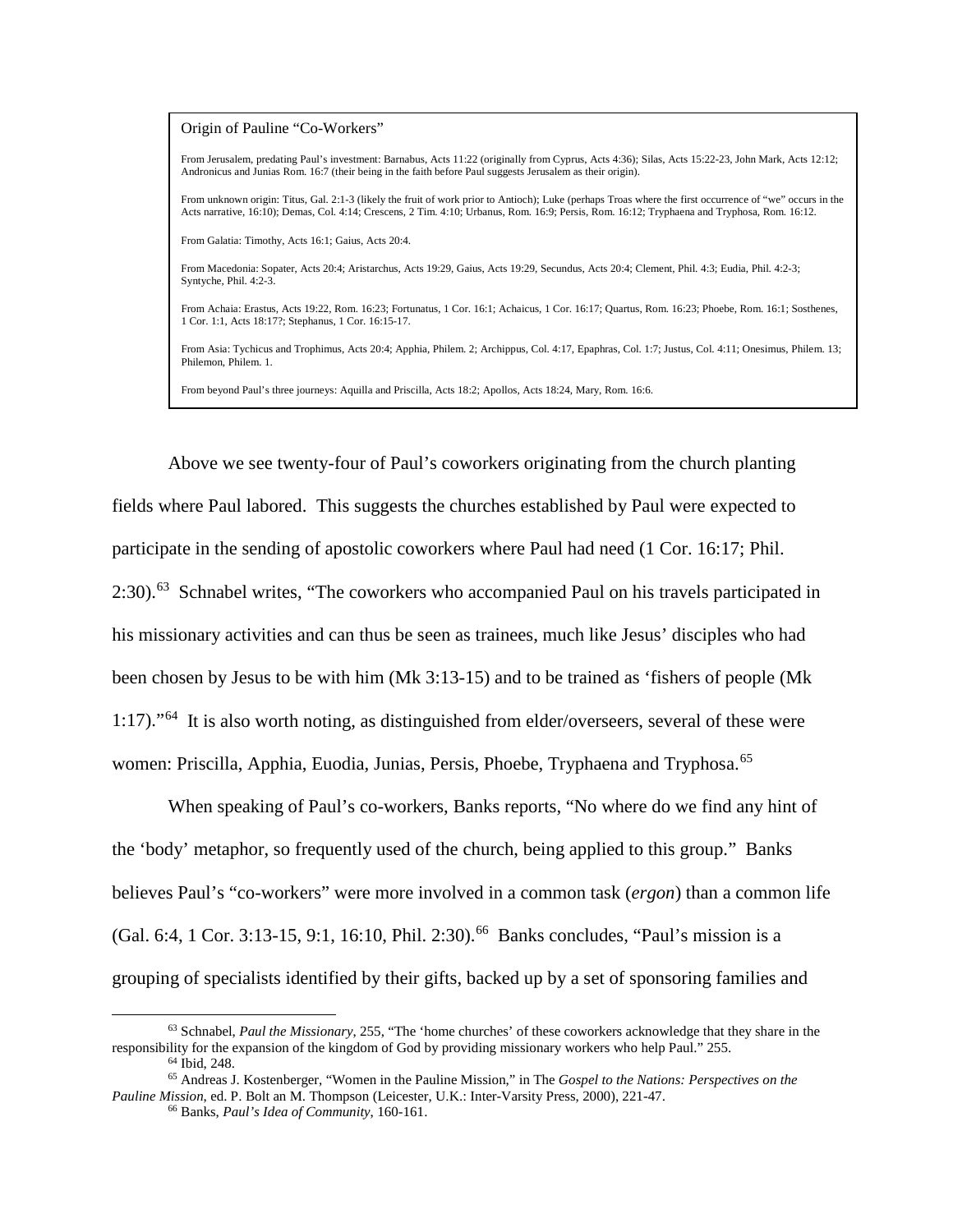communities, with a specific function and structure. . . . Paul's work is essentially a service organization whose members have personal, not structural, links with the communities and seek to develop rather than dominate or regulate."[67](#page-19-0)

If the coworkers of Paul were not the elder/overseers of the churches they came from or that they founded, who were they? Eckhard Schnabel has suggested they were, "new missionaries" in training.<sup>68</sup> Schnabel concludes they were "just like Paul himself – the servants, slaves and helpers of God and of the Lord Jesus Christ." The most common term among Paul's companions was "*ergates*", literally "worker" or "*synergos*", "coworker".[69](#page-19-2) These were men and women who shared fully in the apostolic task of pioneering, evangelizing, disciple making and the planting and strengthening of new churches.<sup>[70](#page-19-3)</sup>

As Paul visits the Corinthians for the presumably, last time he is not alone (Acts 20:3- 4).<sup>[71](#page-19-4)</sup> Acts 20:4 offers the most extensive list of Pauline companions recorded in Acts. While these coworkers are associated with the offering for Jerusalem,<sup>[72](#page-19-5)</sup> the names of several Pauline co-workers are included. At the terminus of Paul's third missionary journey, Luke takes time to record not only the names of Paul's coworkers, but also their place of origin. When coupled with the list of Corinthians in Rom. 16:21-23 this gathering in Corinth included representatives of every province where churches had been planted (Acts  $13{\text -}20$ ).<sup>73</sup>

<span id="page-19-0"></span> $\overline{a}$ 

<sup>67</sup> Banks, *Paul's Idea of Community*, 168. 68 Schnabel, *Paul the Missionary*, 248.

<sup>69</sup> Ibid, 249.

<span id="page-19-3"></span><span id="page-19-2"></span><span id="page-19-1"></span><sup>&</sup>lt;sup>70</sup> Ibid, 253. Schnabel concludes, "The missionary work of Paul's coworkers should not be interpreted as inferior substitute for Paul's own presence and ministry."

<span id="page-19-4"></span><sup>&</sup>lt;sup>71</sup> Robert Plummer, John Mark Terry, *Paul's Missionary Methods: In His Time and Ours* (Downers Grove: IVP Academic, 2012) 164. Terry states, "teaming provided Paul with the opportunity to train apprentice missionaries."

<span id="page-19-5"></span><sup>72</sup> Stott, *Acts*, 318. Writing on Acts 20:4-5, John Stott assumes the names recorded by Luke were participants or representatives from various provincial churches in the offering, yet he does conclude, "All nine men must have been the fruits of mission. But they then became the agents of mission. For, thirdly, they give evidence of the missionary-mindedness of the young Christian communities, which already gave up some of their best local leadership to the wider work and witness of Christ's church."

<span id="page-19-6"></span><sup>&</sup>lt;sup>73</sup> Banks, *Paul's idea of community*, 167. Banks comments on 1<sup>st</sup> century parallels (secular/religious) within Jewish and Hellenistic culture, "Paul's enlistment of full and part-time helpers on his later missionary journeys, at times swelling his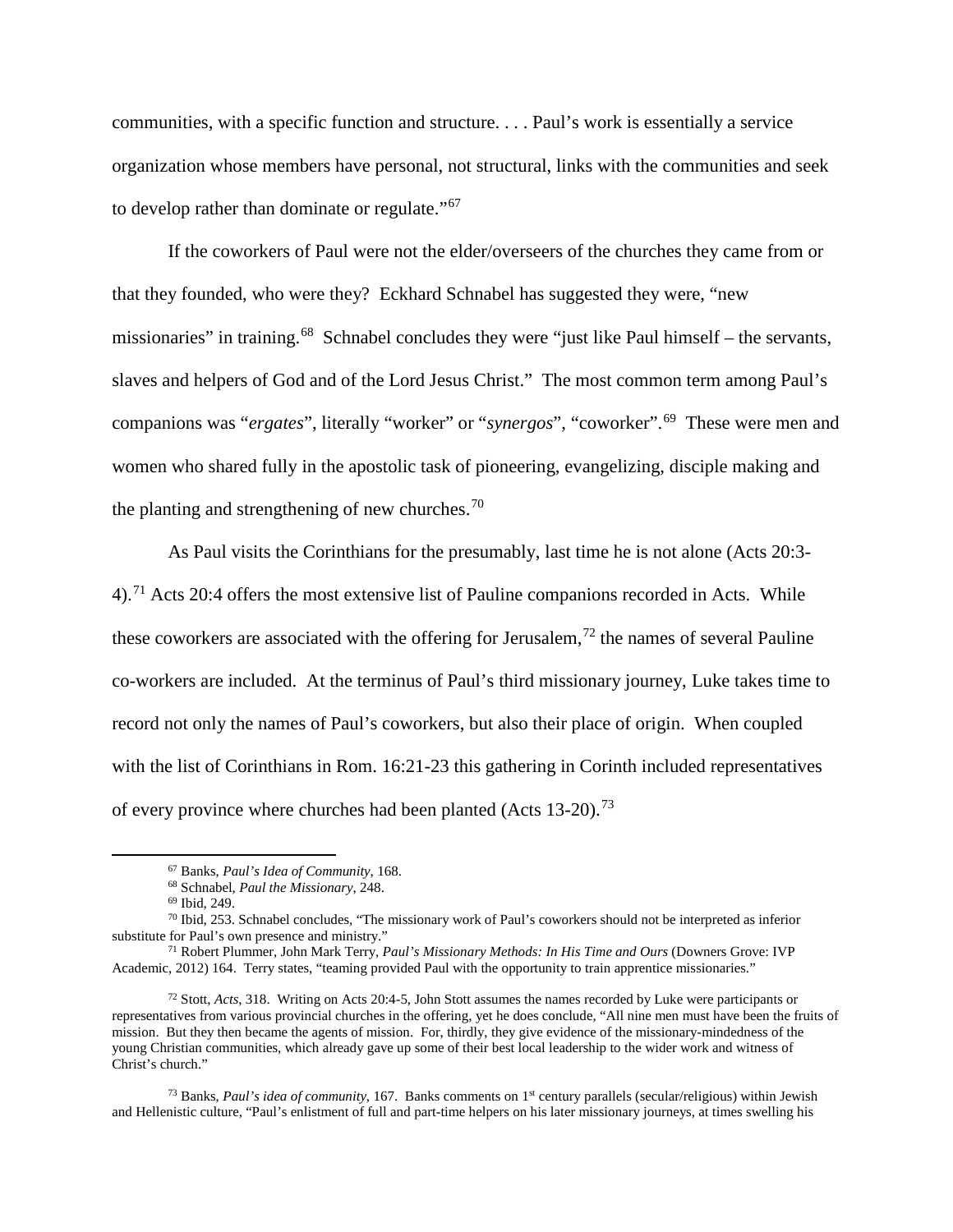The three months in Corinth (Acts 20:3) included a gathering of teamed, cross-pollinated "workers" capable of carrying on strategic priorities in each province.<sup>74</sup> The Acts 20:4 gathering further assured Paul his "work" was "fulfilled" in the form of coworkers capable of the multiplying the "work" beyond Paul's previous reach.<sup>[75](#page-20-1)</sup>

# **No Place Left: Promised therefore Possible**

Two thousand years ago, the Spirit of God used Paul to reveal His strategic priority for mission. These priorities are essential to the completion of the Great Commission (Mt. 28:18-20, Acts 1:8).

Paul faced tremendous challenges in his  $1<sup>st</sup>$  century context including Paganism, Hellenistic philosophies, the dangers of syncretism, not to mention persecution at a level rarely reported since. The dangers of Paul's travel by foot and ship can hardly be estimated in our 21<sup>st</sup> century (2 Cor. 11:23-27). Paul did not have access to  $21<sup>st</sup>$  century modes of transport, missiological research, media tools or even its literacy rates.

What Paul had was the Holy Spirit and the Word of God. These were enough to offer him a clear conscience where the foundation had been laid (Acts 20:32). By the Spirit's power Paul pioneered, proclaimed, discipled and formed churches complete with local elder/overseers. From the harvest, the Spirit raised up co-workers Paul both recruited and trained to carry on the work of turning the world upside down (Acts 17:6). This is mission. These are the "strategic priorities" recorded in scripture. By the exercise of these priorities, Paul fulfilled the work in his generation. His example is both inspiration and model for the church in all times.

company of co-workers substantially, has no parallel in the field of contemporary religious propagation." Banks points out, it was the status of 'co-workers' that made Paul's team unique among Jewish Rabbinical practice which knew only sub-ordinates (p. 167).

<sup>74</sup> See three brothers from Macedonia, two from Galatia, two from Asia with him in Achaia – Acts 20:4. (Luke v. 5).

<span id="page-20-1"></span><span id="page-20-0"></span><sup>75</sup> Schnabel, *Paul the Missionary,* 248. Coworkers, shared with Paul in "the work". "They did not simply carry out menial tasks: they were involved in the same type of activities that Paul focused on."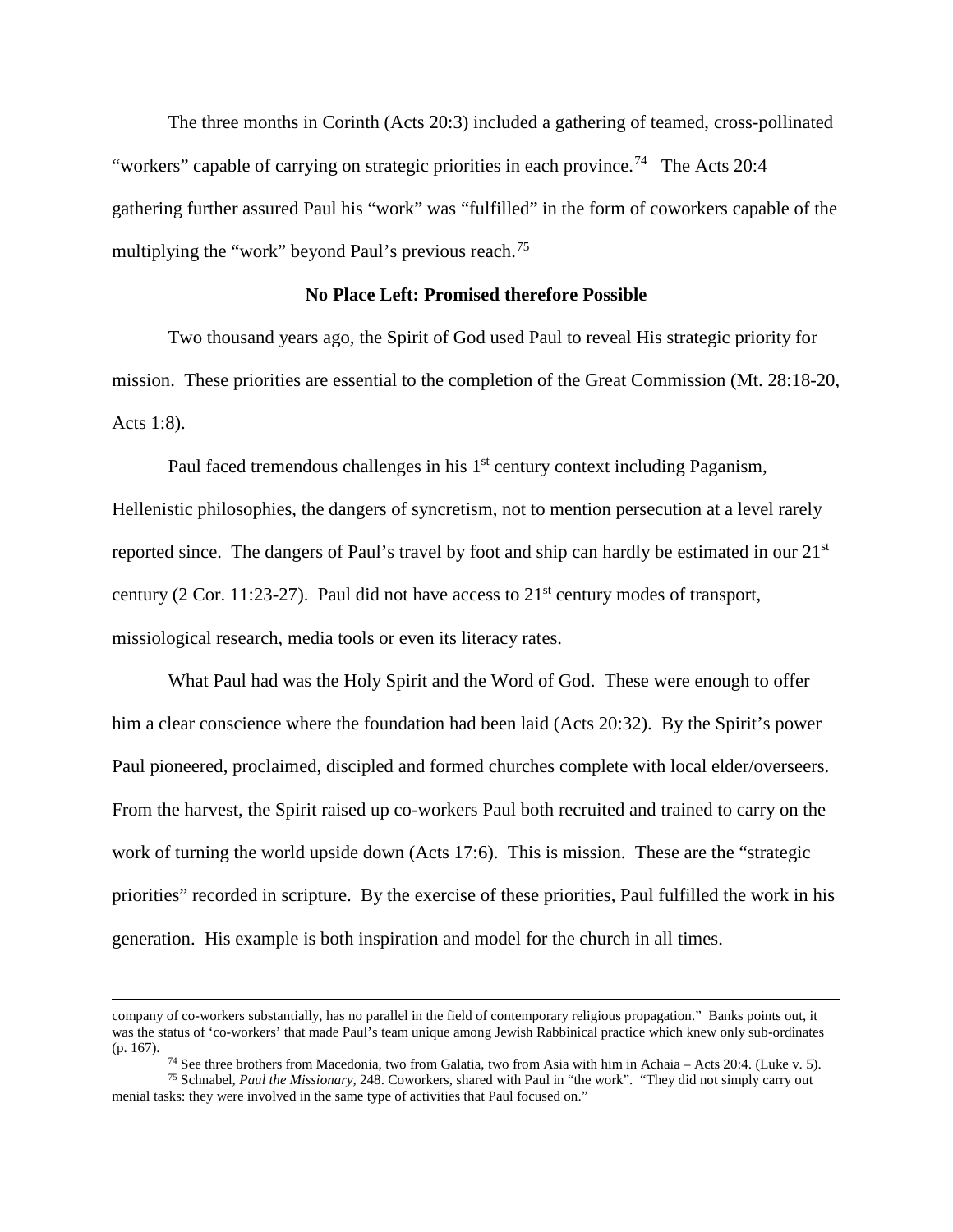One hundred years ago, Roland Allen said, "In no other work do we set the great masters wholly on one side, and teach the students of today that whatever they may copy, they may not copy them. "Either we must drag down St Paul from his pedestal as the great missionary, or else we must acknowledge that there is in his work that quality of universality."<sup>[76](#page-21-0)</sup>

Our confidence is not in a man or his strategy. Rather we are confident in the Spirit of God who continues to initiate, authorize, direct and empower. By the power of the Spirit, after the example of the "missionary to the Gentiles" we must pioneer, proclaim, disciple, form churches and multiply coworkers until there is "*no place left*". By the power of the Spirit, a generation aligned with His priorities will fulfill His Great Commission. That generation is coming. Perhaps they are among us even now.

#### Bibliography:

- Addison, Stephen B. "A Basis for the Continuing Ministry of The Apostle in the Church's Mission." D-Min diss., Fuller Theological Seminary, 1996.
- Allen, Roland. *Missionary Methods: St Paul's or Ours*. Grand Rapids: Eerdmans, 1962.
- Banks, Robert. *Paul's Idea of Community.* rev. ed. Peabody Mass: Hendrickson, 1994.
- Barnett, Mike. "The Global Century." In *Discovering the Mission of God: Best Missional Practices for the 21st Century*. Edited by Mike Barnett. 287-306. Downers Grove, Ill: IVP Academic, 2012.
- Bosch, David J. *Transforming Mission: Paradigm Shift in Theology of Mission*. Maryknoll NY: Orbis, 1991.
- Bowers, Paul. "Fulfilling the Gospel: The Scope of the Pauline Mission", JETS, 30, 2 (June, 1987) 185-198.
- Bruce, F.F. The *Spreading Flame: The Rise of Christianity from Its First Beginnings to the Conversion of the English*. Grand Rapids: Eerdmans, 1958.
- Dent, Don. *The Ongoing Role of Apostles in Mission: The Forgotten Foundation.* Bloomington Ill: Crossbooks, 2011.

 $\overline{a}$ 

<span id="page-21-0"></span><sup>76</sup> Roland Allen, *Missionary Methods*, 4-5.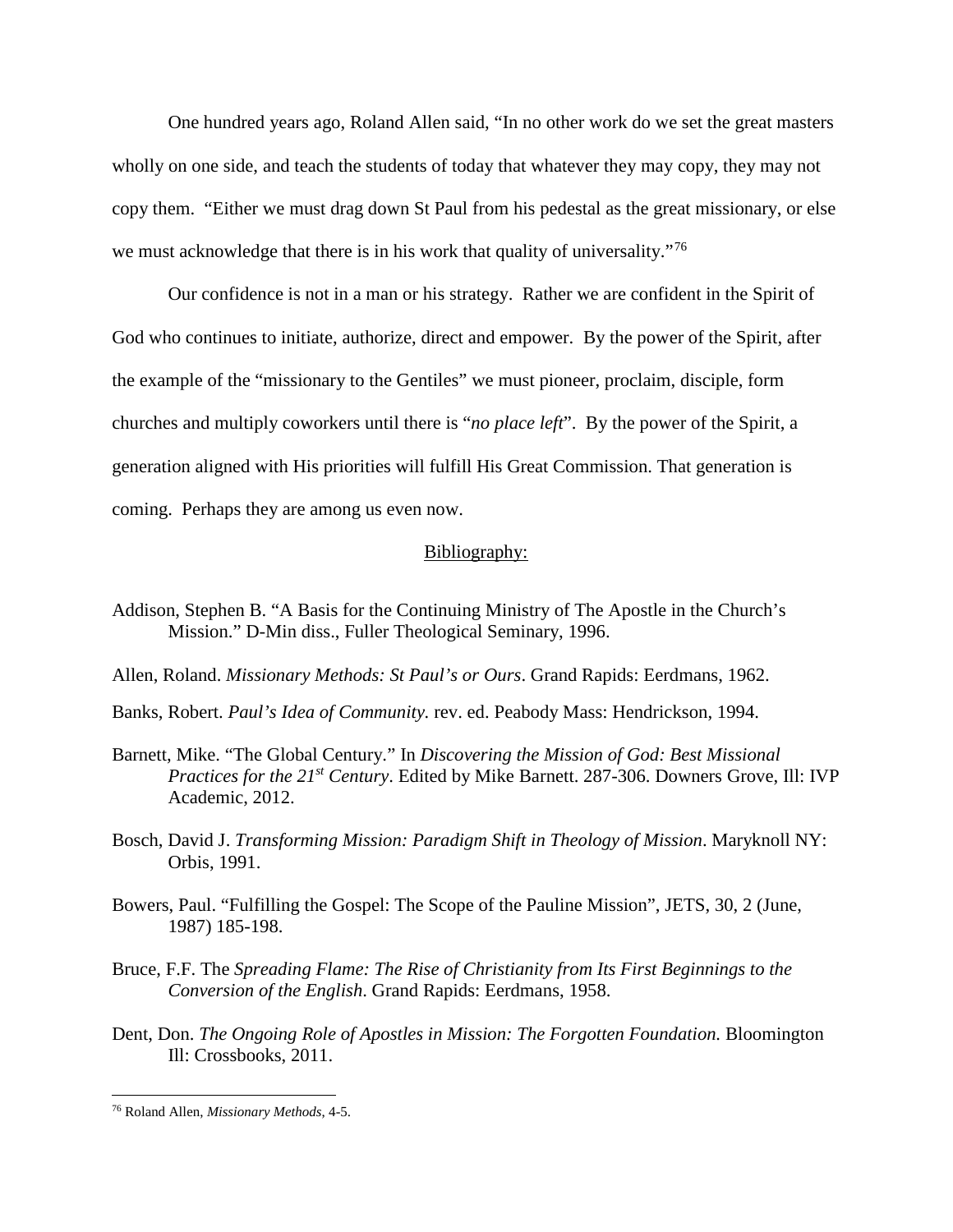Fee, Gordon D. *Paul, the Spirit, and the People of God*. Grand Rapids: Baker Academic, 1996.

- George, Timothy and Denise. *John A. Braodus: Baptist Covenants, Confessions and Catechisms*. Nashville: Broadman and Holman, 1999.
- Green, Michael. *Evangelism in the Early Church*, Grand Rapids: Eerdmans, 1970.
- "Evangelism in the Early Church." In *Let the Earth Hear his Voice*, edited by J.D. Douglas, Minneapolis: World Wide, 1975.
- Guthrie, Stan. *Missions in the Third Millennium: 21 Key Trends for the 21st Century*. Milton Keynes, UK: Paternoster, 2000.
- Haney, Jim. "The State of the Spread of the Gospel." In *Discovering the Mission of God: Best Missional Practices for the 21st Century*, edited by. Mike Barnett. 309-322. Downers Grove, Ill: IVP Academic, 2012.
- Harnack, Adolf. *The Mission and Expansion of Christianity in the First Three Centuries*. New York: Harper & Brothers, 1961.

Hedlund, Roger E. *The Mission of the Church in the World*. Grand Rapids: Baker, 1985. Hesselgrave, David J. *Paradigms in Conflict: 10 Key Questions in Christian Missions Today*. Grand Rapids: Kregel Academic, 2005.

- ----- *Planting Cross Culturally: North America and Beyond.* Grand Rapids: Baker Books, 2000.
- Jenkins, Phillip. *The Next Christendom: The Coming of Global Christianity*. New York: Oxford University Press, 2002.
- Johnstone, Patrick. *The Church Is Bigger Than You Think*. Fearn, UK: Christian Focus Publications/WEC, 1998.
- Kane, Herbert J. *Christian Missions in Biblical Perspective.* Grand Rapids: Baker, 1976.
- Kostenberger, Andreas J. "Women in the Pauline Mission," In *The Gospel to the Nations: Perspectives on the Pauline Mission*, Edited by P. Bolt and M. Thompson. Leicester, U.K.: Inter-Varsity Press, 2000.
- Kostenberger, Andreas J. and Peter T. O'Brien. *Salvation to the Ends of the Earth: A Biblical Theology of Mission*. Downers Grove: InterVarsity, 2001.
- Latourette, Kenneth Scott. *A History of Christianity*. New York: Harper and Brothers, 1953.
- ----- "The Light of History on Current Missionary Methods." *International Review of Missions*, 42, no. 166 (April): 137-143.